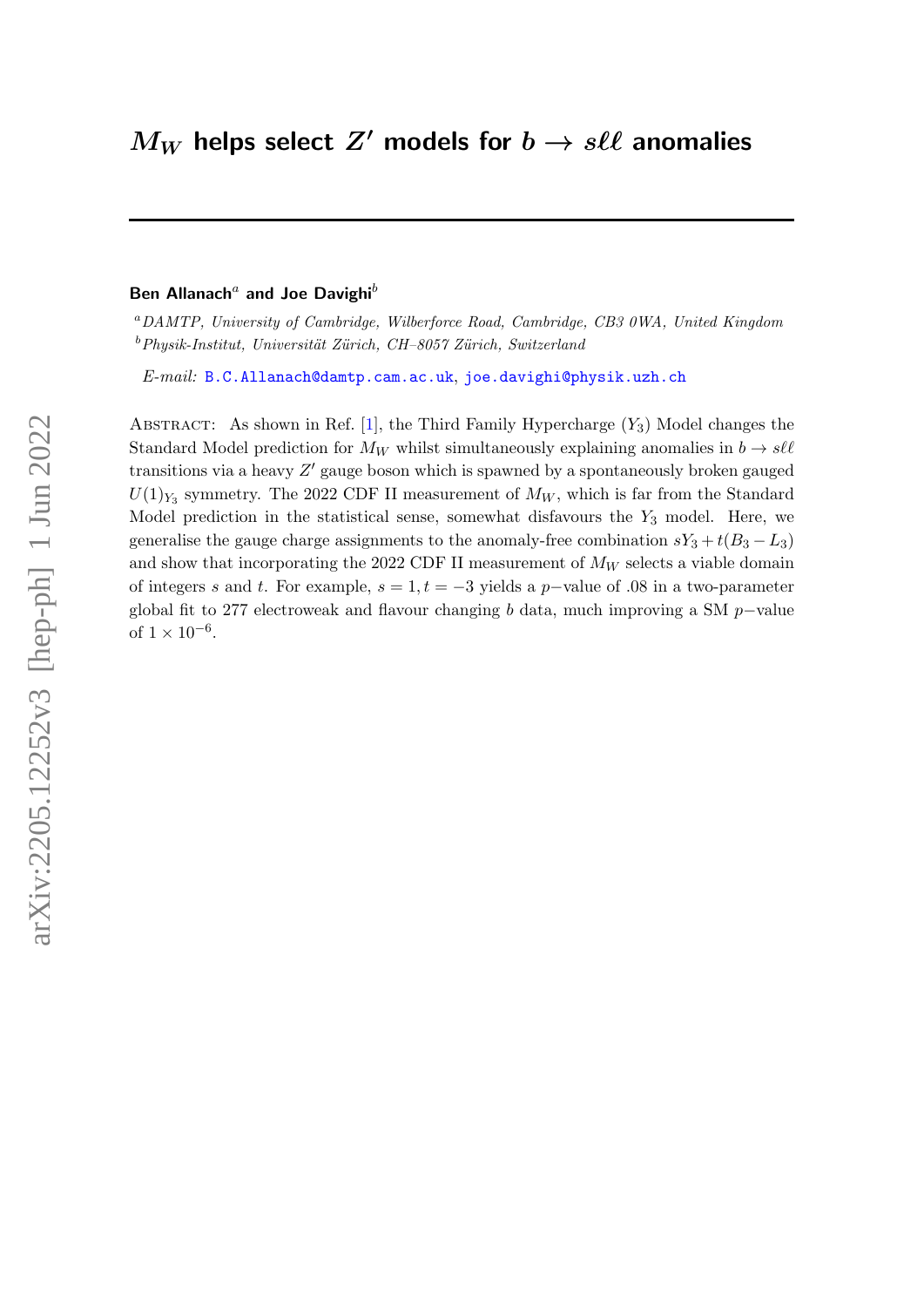# Contents

| 5 Conclusions                | 15             |
|------------------------------|----------------|
| Global fits<br>4.2           | 10             |
| Important observables<br>4.1 | 8              |
| 4 Phenomenology              | 8              |
| 3 SMEFT matching             | 7              |
| 2 The models                 | $\overline{4}$ |
| 1 Introduction               |                |

#### <span id="page-1-0"></span>1 Introduction

Recently, the CDF II Collaboration reported a measurement of the W boson mass  $M_W =$  $80.4335 \pm 0.0094$  GeV [\[2\]](#page-16-1) that disagrees by many sigma with the Standard Model (SM) prediction of the quantity. One average<sup>[1](#page-1-1)</sup> of all current measurements yields  $[4]$ 

<span id="page-1-2"></span>
$$
M_W = 80.4133 \pm 0.0080 \text{ GeV},\tag{1.1}
$$

still in significant disagreement (with a pull of  $-6.4\sigma$ ) with SM predictions; we call this disagreement the  $M_W$  anomaly. Note that the top quark mass  $m_t$  plays an important role in the prediction of  $M_W$  in the SM: throughout this paper, we impose

<span id="page-1-3"></span>
$$
m_t = 171.79 \pm 0.38 \text{ GeV},\tag{1.2}
$$

based on a combination of the latest data  $[4]$ . We use the smelli2.3.2 defaults  $[5]$  for other electroweak constraints and parameters.

There are also discrepancies between SM predictions and some measurements of flavourchanging B-meson decays, which we collectively call the  $b \to s\ell\ell$  anomalies. For example, various lepton flavour universality (LFU) observables like the ratios of branching ratios  $R_{K^{(*)}} = BR(B \to K^{(*)} \mu^+ \mu^-)/BR(B \to K^{(*)} e^+ e^-)$  are observed to be lower than their SM predictions in several channels and several different bins of di-lepton invariant mass squared [\[6](#page-16-4)[–8\]](#page-16-5). Similar double ratio measurements in  $B^0 \to K_s^0 \ell^+ \ell^-$  and  $B^+ \to K^{*+} \ell^+ \ell^$ decays [\[9\]](#page-16-6) are consistent with a similar deficit in di-muons over di-electrons, albeit with lower statistics than in  $R_K^{(*)}$ . The predictions for all aforementioned double ratios have rather small theoretical uncertainties due to cancellations and the SM predictions are generically considered to be robust in the di-lepton invariant mass squared bins of interest.

<span id="page-1-1"></span><sup>&</sup>lt;sup>1</sup>For an electroweak fit in terms of S, T and U parameters, see Ref. [\[3\]](#page-16-7).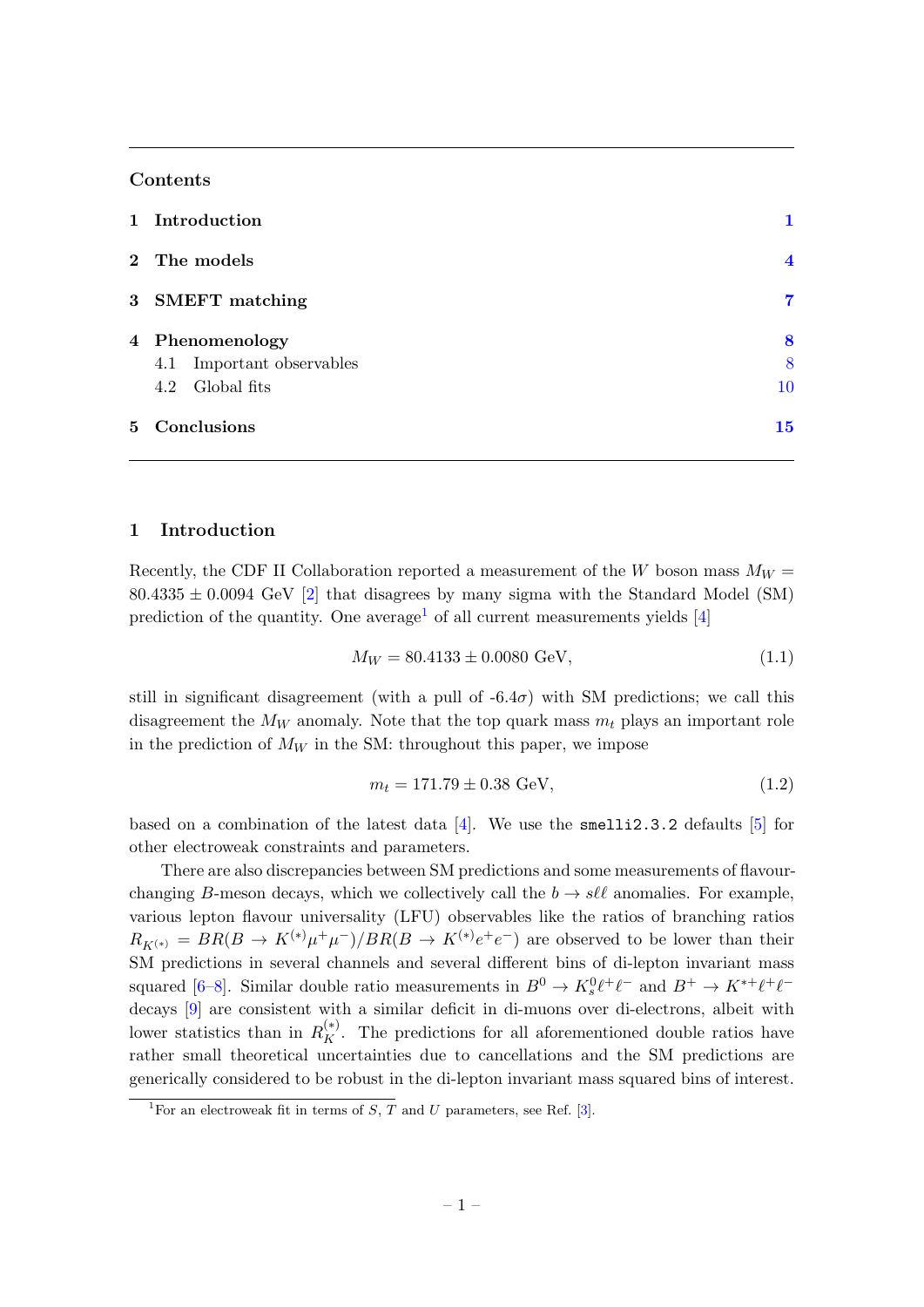<span id="page-2-0"></span>

| category      | $n_{obs}$ | $\chi^2$ | n                  | $p(\text{global})$   | $pull(M_W)$ |
|---------------|-----------|----------|--------------------|----------------------|-------------|
| quarks        | 224       | 269      | .021               |                      |             |
| LFU FCNCs     | 23        | 39.4     | .018               |                      |             |
| EWPOS(smel1i) | 31        | 38.4     | .17                | .0036                | $-2.1$      |
| EWPOs(CDF II) | 30        | 93.6     | $2.9\times10^{-6}$ | $1.3 \times 10^{-6}$ | $-6.4$      |

Table 1. SM goodness of fit as calculated by smelli2.3.2.  $n_{obs}$  shows the number of observables in each category.  $\chi^2$  denotes the  $\chi^2$  statistic within that category, p is the p–value of the category, and p(global) is the global p−value of all observables. The category 'LFU FCNCs' contains lepton flavour universality violating flavour changing observables such as  $R_K^{(*)}$  as well as  $BR(B_s \to \mu^+ \mu^-)$ , where theoretical uncertainties are relatively small. The 'quarks' category contains other flavour-changing b observables, some of which have large theoretical uncertainties. The category EWPOs(smelli) contains electroweak precision observables for the default smelli2.3.2 combination of  $M_W$  [\(4.13\)](#page-12-0) which excludes the CDF II measurement, whereas  $EWPos(CDF II)$  includes it in a global average  $\acute{a}$ la  $(1.1)$ ,  $(1.2)$ .  $p(\text{global})$  includes the 'quarks' category, the 'LFU FCNCs' category and the 'EWPO' category relevant for the respective combination of  $M_W$  measurements. For a definition of the pull, see [\(4.14\)](#page-12-1) and the discussion of it in the surrounding text.

 $BR(B_s \to \mu^+ \mu^-)$  also has quite small theoretical uncertainties in its SM prediction. The combined measurements of  $BR(B_s \to \mu^+ \mu^-)$  are in a  $2\sigma$  tension with its SM prediction [\[10–](#page-16-8) [13\]](#page-16-9). Several other B−meson decay observables appear to be in tension with SM predictions even when their larger theoretical uncertainties are taken into account: for example angular distributions in  $B \to K^* \mu^+ \mu^-$  decays [\[14–](#page-16-10)[19\]](#page-17-0), and  $BR(B_s \to \phi \mu^+ \mu^-)$  [\[20,](#page-17-1) [21\]](#page-17-2). For these quantities though, there is room for argument about the assumed size of the theoretical uncertainties and indeed the best way of estimating the SM predictions for them.

We display the statistical tensions in the SM due to the  $M_W$  and  $b \to s\ell\ell$  anomalies in Table [1,](#page-2-0) as calculated by the computer  $\text{program}^2$  $\text{program}^2$  smelli2.3.2 [\[5\]](#page-16-3). We see from the table that the  $b \to s\ell\ell$  anomalies disfavour the SM: the  $b \to s\ell\ell$  data yields a poor fit with a global p–value of .0036, even when using the default smelli2.3.2 constraints upon the EWPOs  $(4.13)$ , i.e. *excluding* the new CDF II measurement of  $M_W$  (although the EWPOs have an acceptable fit in and of themselves with a  $p$ –value of .17). Taking into account the CDF II measurement of  $M_W$  as in [\(1.1\)](#page-1-2) exacerbates an already poor quality of fit, lowering the global  $p$ -value to  $10^{-6}$ .

Global fits find that new physics contributions to the  $(\bar{b}\gamma^{\mu}P_{L}s)(\bar{\mu}\gamma_{\mu}P_{X}\mu)+H.c.$  vertex in the Lagrangian density can ameliorate the fit to the  $b \to s\ell\ell$  data [\[22](#page-17-3)[–28\]](#page-17-4), where  $P<sub>L</sub>$  is the left-handed projection operator.  $P_X$  corresponds to the helicity projection of the muon pair in the effective vertex: the fits agree that a purely right-handed projection  $P_X = P_R$  is disfavoured, whereas a mixture in the domain  $P_X \approx P_L$  to  $P_X \approx P_L + P_R$  is preferred [\[29\]](#page-17-5). Whereas the fitting groups yield very similar results when fitting just to the 'LFU' category of observables, there are some differences observed when the 'quarks' category is included: for example, which of these two benchmark options for  $P_X$  has a better fit. Such differences

<span id="page-2-1"></span><sup>&</sup>lt;sup>2</sup>We use the development version of smelli2.3.2 and its sub-program flavio2.3.3 that were on github on 27/4/22.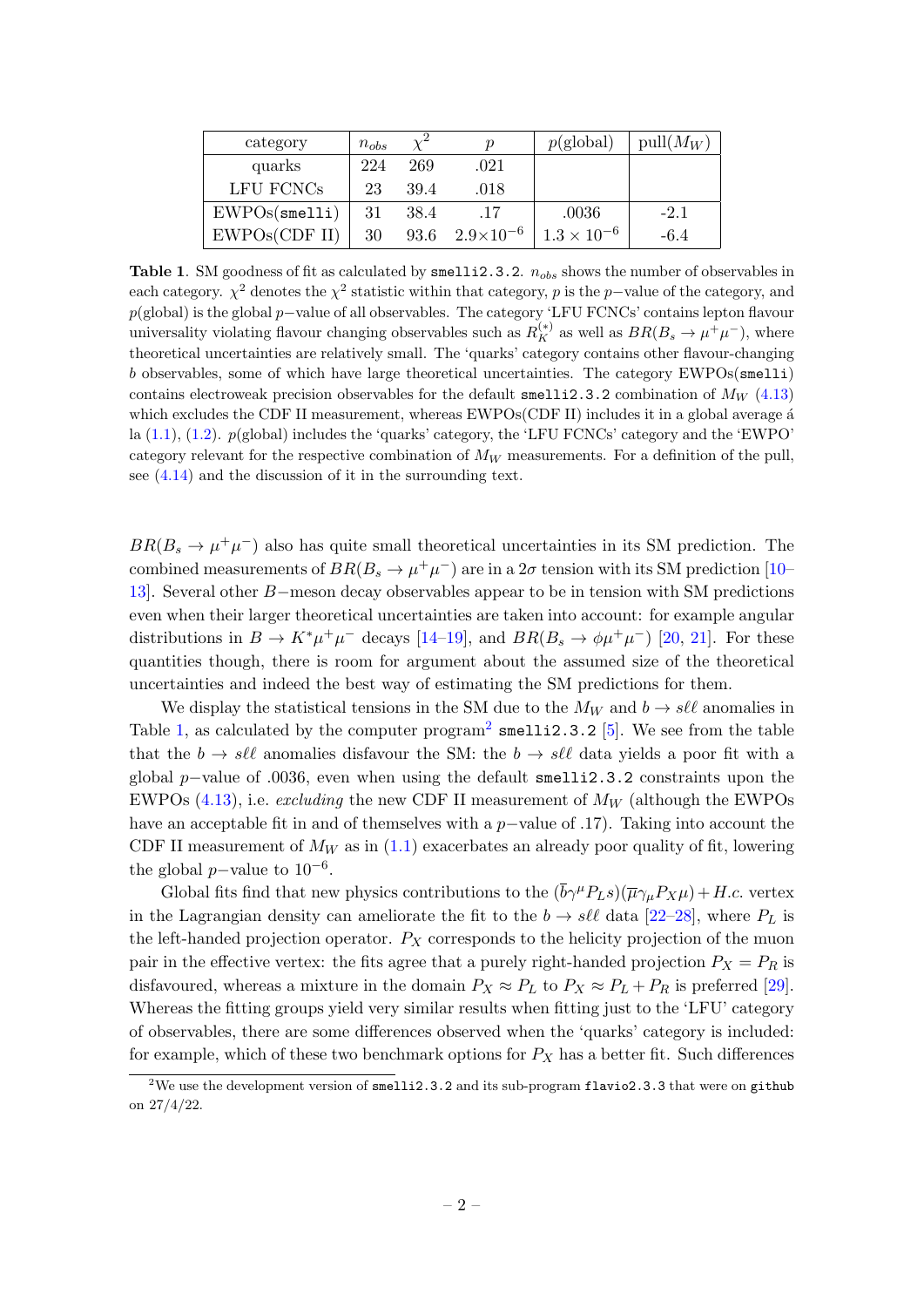in the constraints can arise from the treatment of theoretical uncertainties in the 'quarks' category. The lesson one learns from such studies is that, from a new physics point of view in order to fit the  $b \to s\ell\ell$  anomalies, one needs a new physics state that couples to left-handed quark fields and left-handed muon fields in a family non-universal manner (but it may or may not also couple to right-handed muon fields and/or electron fields). According to Ref. [\[30\]](#page-17-6), there is a mild preference for a family universal coupling of new physics to leptons as well as a specific and different new physics contribution to the coupling to di-muon pairs.

One category of new physics state that can have such couplings is a heavy electricallyneutral vector boson, dubbed a  $Z'$  [\[31](#page-17-7)[–35\]](#page-18-0). In specific models, one obtains the  $Z'$  from a spontaneously broken additional  $U(1)_X$  gauge symmetry under which the SM fermions have family dependent charges. In a consistent ultra-violet complete model, quantum field theoretic anomalies should cancel<sup>[3](#page-3-0)</sup>. Many viable assignments have been investigated: for example muon minus tau lepton number [\[40–](#page-18-1)[45\]](#page-18-2), third family baryon number minus second family lepton number  $[46-48]$  $[46-48]$ , third family hypercharge  $[49-51]$  $[49-51]$  or other assignments  $[52-$ [71\]](#page-19-0).

In Ref.  $[49]$ , the Third Family Hypercharge  $(Y_3)$  model was presented and shown to fit the  $b \to s\ell\ell$  data. Here, the X charges of all fermions are zero except for the third family, which has X charge equal to its hypercharge. The model predicts  $Z - Z'$  mixing because the Higgs doublet is necessarily charged under  $U(1)_X$  to allow a renormalisable top Yukawa coupling, which would otherwise be forbidden by the  $U(1)_X$  gauge symmetry. It was noted that this will change the SM prediction for  $M_W$  [\[72\]](#page-19-1) and in Ref. [\[1\]](#page-16-0) it was shown that the model could simultaneously fit the  $b \to s\ell\ell$  anomalies and EWPOs: indeed, that the SM prediction for  $M_W$  was improved, it being some  $2\sigma$  too low in the SM, but receiving a positive correction from the  $Y_3$  model.

We will show below that including the new CDF II measurement of  $M_W$  as in [\(1.1\)](#page-1-2), the  $Y_3$  model is somewhat disfavoured with a global p-value of .02. Our purpose in this paper is then to build a generalisation of the  $Y_3$  model, which is similar in construction and as simple, but which provides a simultaneously acceptable fit to both the  $M_W$  anomaly and  $b \to s\ell\ell$  anomalies. To this end, in §[2,](#page-4-0) we shall propose a generalisation of the Y<sup>3</sup> charge assignments, which is rendered anomaly-free simply by the inclusion of righthanded neutrinos. There are two classes of charge assignment, depending upon whether one permutes the right-handed third family field's charged lepton charge with that of the second family (i.e.  $X_{e_3} \leftrightarrow X_{e_2}$ ) or not. In §[3,](#page-7-0) we calculate the SM effective field theory (SMEFT) coefficients that arise from integrating out the heavy  $Z'$  boson, and then matching to the SMEFT at tree level. This allows us to encode our model in a suitable form for input into smelli2.3.2 and use its calculation of EWPOs, LFU observables and the 'quarks' category of observables. We discuss the phenomenology of the models in §[4,](#page-8-0) in particular the effect on  $M_W$  and on  $b \to s\ell\ell$  coefficients in the weak effective theory. The case where

<span id="page-3-0"></span><sup>&</sup>lt;sup>3</sup>The equations for cancellation of local gauge anomalies have been solved analytically for a gauge group of the form  $\text{SM} \times U(1)_X$  [\[36\]](#page-18-8), although it is often easiest to search lists to identify anomaly-free charge assignments of phenomenological interest [\[37\]](#page-18-9). It has also been shown [\[38\]](#page-18-10) that a  $\text{SM} \times U(1)_X$  gauge theory suffers from no global gauge anomalies provided only that the  $SU(2)_L$  anomaly [\[39\]](#page-18-11) cancels, as it does here.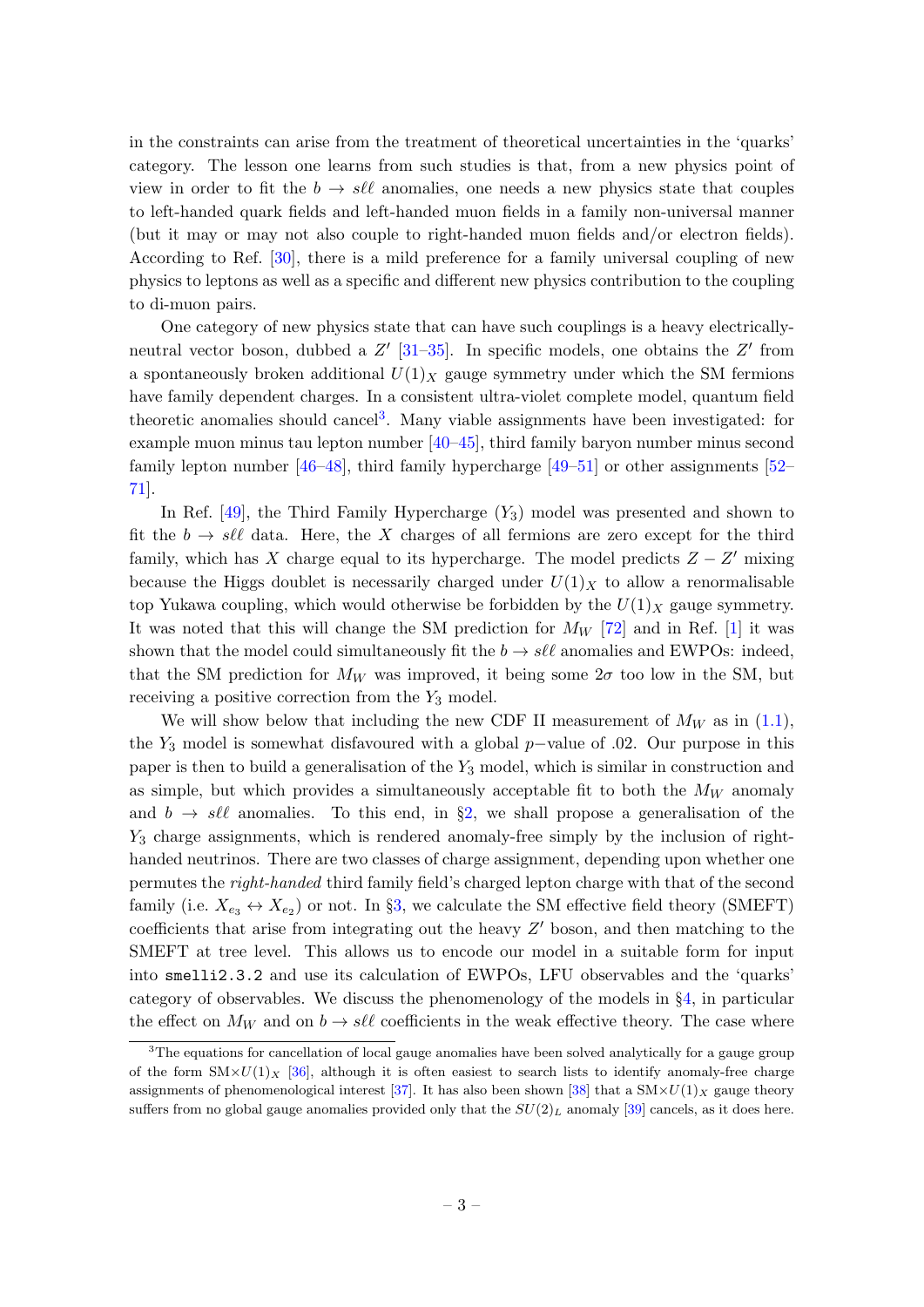<span id="page-4-1"></span>

|                        | $q'_1$ |          |  |   |   | $q'_2 q'_3   u'_1 u'_2 u'_3   d'_1 d'_2$ | $d'_3\,\big \ell'_1\big $ |                | $\ell_2'$ | $-\ell'_3\, \big  e'_1\;\; e'_2\;\; e'_3\ \big  \nu'_1\,\,\nu'_2\;\;\nu'_3\ \big  H \big  \theta \big $ |                |          |                         |                |                             |                 |
|------------------------|--------|----------|--|---|---|------------------------------------------|---------------------------|----------------|-----------|---------------------------------------------------------------------------------------------------------|----------------|----------|-------------------------|----------------|-----------------------------|-----------------|
| SU(3)                  |        | 3        |  | 3 |   |                                          |                           |                |           |                                                                                                         |                |          |                         |                |                             | $1\vert$        |
| SU(2)                  |        | $\bf{2}$ |  |   |   |                                          |                           |                |           |                                                                                                         |                |          |                         |                | $\mathcal{D}_{\mathcal{L}}$ | $1\vert$        |
| $U(1)_Y$               |        |          |  |   |   |                                          |                           |                |           |                                                                                                         |                |          |                         |                | 3                           | $\vert 0 \vert$ |
| $U(1)_{Y_3}$           |        |          |  |   | 4 | $\overline{0}$                           | $-2$                      | $\overline{0}$ |           | $\begin{bmatrix} 0 & -3 \end{bmatrix}$                                                                  | $\overline{0}$ | $0 -6 0$ | $\overline{\mathbf{0}}$ | $\overline{0}$ | 3                           | $*$             |
| U<br>$(1)_{(B-L)_{3}}$ |        |          |  |   |   | $\overline{0}$                           | $\mathbf{1}$              | $\overline{0}$ |           | $0 -3 0 0 -3 0 0 -3 0$                                                                                  |                |          |                         |                |                             | $\ast$          |

Table 2. Representations of fields under the SM gauge factors, which are family universal, together with the family non-universal  $Y_3$  and  $(B - L)_3$  symmetries on which our Z' model is based. We use the minimal integer normalisation for the charges under each  $U(1)$  factor. Note that the permutations  $\ell_2 \leftrightarrow \ell_3$  (and in some cases  $e_2 \leftrightarrow e_3$ ) are made *after* the assignments shown. All fields are Weyl fermions except for the complex scalar Higgs doublet H and the complex scalar flavon  $\theta$ . ∗ denotes that the charge is a non-zero number whose value does not change any of the discussion or results of this paper.

one permutes  $X_{e_3} \leftrightarrow X_{e_2}$  corresponds to  $P_X = P_L + P_R$ , whereas in the case where one does not, one obtains a certain linear combination of  $P_L$  and  $P_R$ , depending upon s and t. In both cases, there is a purely axial coupling to electrons. We then present global fits to this latter family of model. The inclusion of the 2022 CDF II  $M_W$  measurement selects a subset of models which provide acceptable fits to the collective data. We conclude in §[5.](#page-15-0)

## <span id="page-4-0"></span>2 The models

We consider a class of  $Z'$  models based on extending the SM gauge symmetry by a  $U(1)_X$ factor, where

<span id="page-4-2"></span>
$$
X = sY_3 + t(B - L)_3, \qquad s \in \mathbb{N}, t \in \mathbb{Z}, \tag{2.1}
$$

Y<sub>3</sub> is third family hypercharge and  $(B - L)$ <sub>3</sub> is third family baryon number minus lepton number. Our conventions for the representations of the non-gauge fields in the model are shown in Table [2.](#page-4-1) The X charge assignment in [\(2.1\)](#page-4-2) is the most general anomaly-free  $U(1)_X$ extension<sup>[4](#page-4-3)</sup> that couples only to a single family of SM fermions [\[37\]](#page-18-9), including a right-handed neutrino. While we have parameterised this family of  $U(1)_X$  models by two integers s and t, it is only the rational parameter  $t/s \in \mathbb{Q}$  that is relevant for phenomenology<sup>[5](#page-4-4)</sup>.

The Z' model is designed to explain the  $b \to s\ell\ell$  anomalies. Global fits strongly favour a lepton flavour non-universal coupling of the  $Z'$  to left-handed muons, at least, as described in §[1.](#page-1-0) We thus permute the non-zero left-handed lepton charge from the third to the second family, as in the original  $Y_3$  model of [\[49\]](#page-18-5). Regarding right-handed leptons, acceptable fits can be obtained with or without permuting the non-zero right-handed lepton charge to the second family.

In summary, the charges of the SM fermions, together with the SM Higgs doublet  $H = (H^+, H^0)^T$  and an extra  $U(1)_X$  symmetry-breaking scalar  $\theta$  which is a SM singlet,

<span id="page-4-4"></span><span id="page-4-3"></span><sup>&</sup>lt;sup>4</sup>We ignore possible discrete quotients of the gauge group because they are not relevant to our discussion.

<sup>&</sup>lt;sup>5</sup>This is because all charges may be scaled by an overall factor, so long as the  $U(1)_X$  gauge coupling  $g_X$ is scaled by one over this factor, with no change to the physics.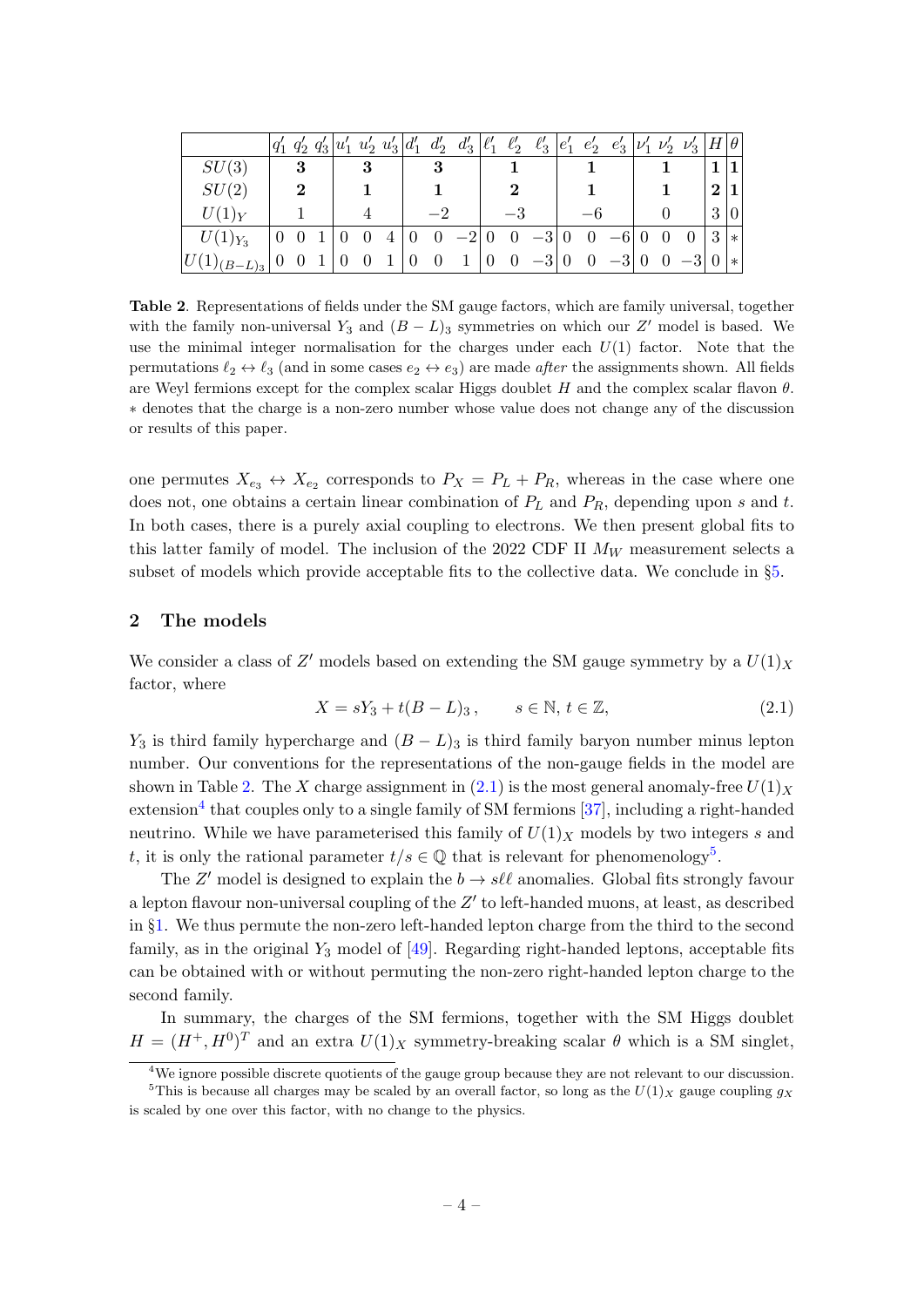<span id="page-5-3"></span>
$$
X_{q_3} = s + t, \t\t X_{\ell_2} = -3s - 3t, \t\t (2.2)
$$

$$
X_{u_3} = 4s + t, \t\t X_{e_n} = -6s - 3t, \t n = 2 \t or \t 3,
$$
\t(2.3)

<span id="page-5-0"></span>
$$
X_{d_3} = -2s + t, \qquad X_{\nu_n} = -3t, \qquad (2.4)
$$

$$
X_H = 3s, \t\t X_\theta, \t\t (2.5)
$$

where  $X_{\theta} \neq 0$ , with all other  $U(1)_X$  charges being zero. The original Y<sub>3</sub> model of Ref. [\[49\]](#page-18-5), which is a template for the family of models we consider here, can be recovered by setting  $n = 3$  and  $(s, t) = (1, 0)$ , thus decoupling the right-handed neutrino.

Like the  $Y_3$  model [\[49\]](#page-18-5), the family of models we consider here allow, on the quark side, only third family Yukawa couplings to the Higgs at the renormalisable level,  $\mathcal{L} \supset y_t \overline{q}'_3 H^c u'_3 +$  $y_b\overline{q}_3'Hd_3'$ . Thus, to zeroth order, gauging the anomaly-free chiral third-family symmetry [\(2.5\)](#page-5-0) postdicts a heavy third family and small quark mixing angles, as observed. The light quark Yukawa couplings, responsible for the masses of the first and second generation and for the quark mixing angles, must come from higher-dimensional operators. Such operators can come from integrating out heavier fermionic representations that are vector-like under to the gauge group. These are details of the ultra-violet theory which it would be premature to specify (although see Ref. [\[1\]](#page-16-0) for further comments and ideas).

On the other hand, the lepton sector is not so natural from the Yukawa perspective, due to the fact that we permute the non-zero  $X_{\ell_i}$  charge into the second family. At face value, the charge assignment  $(2.5)$  with  $n = 3$  allows only for a renormalisable off-diagonal Yukawa coupling  $\sim \vec{\ell}_2 H e'_3$ , which must be highly suppressed in order to explain the relative heaviness of the tau and the non-observation of  $\mu-\tau$  lepton flavour violation. This is easily explained with a little more model-building; for example, additionally gauging  $L_{\mu} - L_{\tau}$ would ban this off-diagonal Yukawa coupling.<sup>[6](#page-5-1)</sup>

In what follows we use a convention in which the covariant derivative acting on a field  $f$  is

$$
D_{\mu} = \partial_{\mu} - ig\frac{\sigma^a}{2} P_L W^a_{\mu} - ig' Y_f B_{\mu} - ig_X X_f X_{\mu}, \qquad (2.6)
$$

where  $X_{\mu}$  is the gauge field for  $U(1)_{X}$  and  $g_{X}$  is its gauge coupling. We assume that any kinetic mixing between  $U(1)_X$  and  $U(1)_Y$  gauge fields is negligible, leaving a study of such effects to future work. The fermion couplings to the gauge fields, in the gauge eigenbasis (indicated by 'primes'), are

<span id="page-5-2"></span>
$$
\mathcal{L}_{\psi} = g_X X_{\mu} \sum_{\psi} X_{\psi} \bar{\psi}' \gamma^{\mu} \psi', \qquad (2.7)
$$

where the sum on  $\psi$  runs over all SM Weyl fermions and the charges  $X_{\psi}$  are those in [\(2.5\)](#page-5-0).

are

<span id="page-5-1"></span> $6$ Another route is to look for anomaly-free deformations of  $(2.5)$  in which two families of leptons are charged, generalising [\[51\]](#page-18-6), which allow either no renormalisable lepton Yukawa couplings, or at most the  $y_{\tau}\overline{\ell}'_{3}He'_{3}$  coupling.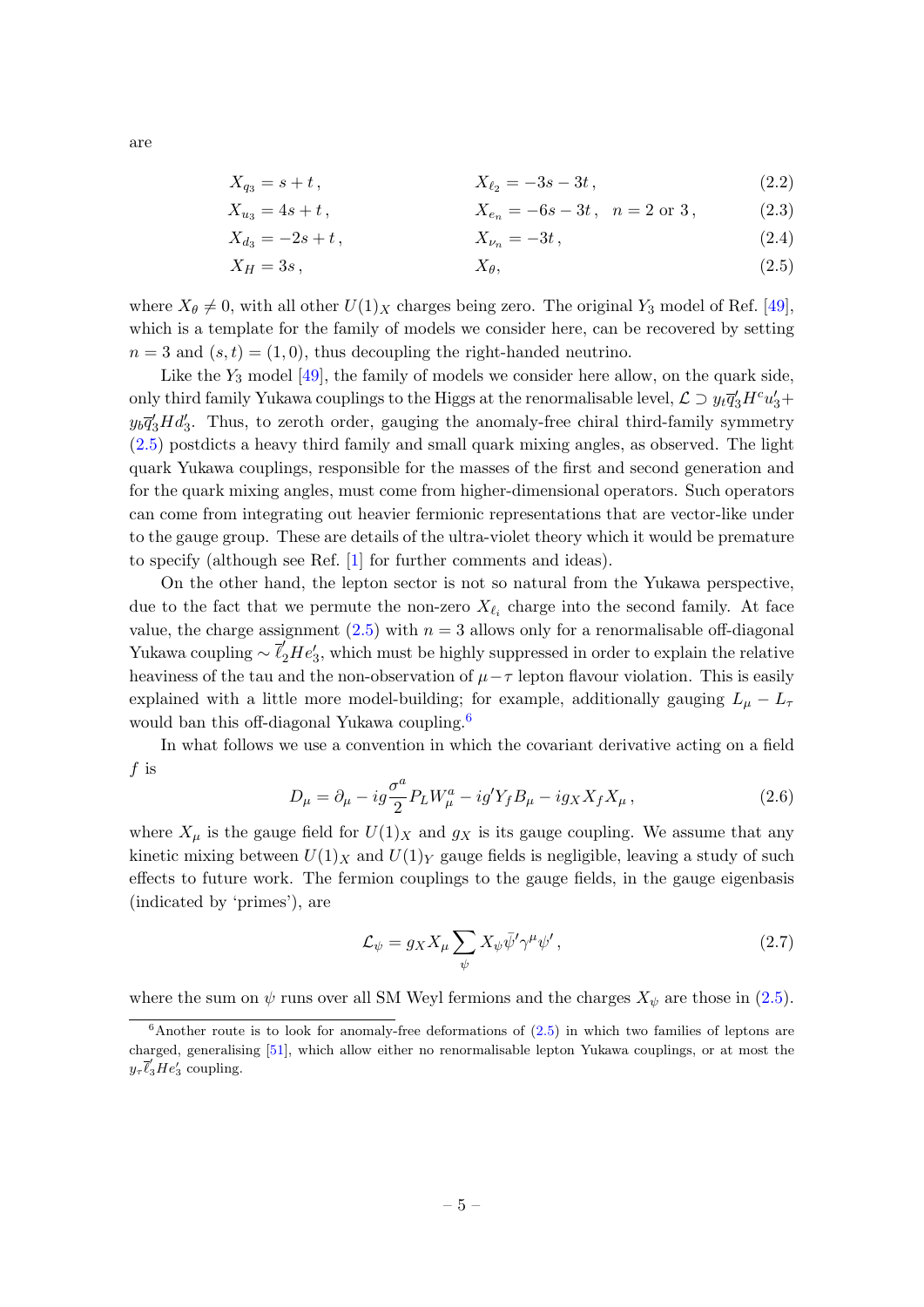### Symmetry breaking and  $Z - Z'$  mixing

The  $U(1)_X$  symmetry is broken predominantly by the SM singlet scalar field  $\theta$ , which acquires a vacuum expectation value  $\langle \theta \rangle = v_X/\sqrt{2}$ , where  $v_X \gg v$  is of order the TeV scale. This implies that the mass of the Z' field  $M_{Z'} \approx g_X X_{\theta} v_X$ . However, because the SM Higgs is also charged under  $U(1)_X$ , there is mass mixing between the Z boson and the Z' gauge boson. These physical gauge bosons are linear combinations of the SM combination[7](#page-6-0)  $Z^0_\mu = c_w W^3_\mu - s_w B_\mu$  (where  $\theta_w = \tan^{-1}(g'/g)$  is the Weinberg angle) and the  $X_\mu$  field viz.

$$
\begin{pmatrix} Z_{\mu} \\ Z_{\mu}' \end{pmatrix} = \begin{pmatrix} c_z & s_z \\ -s_z & c_z \end{pmatrix} \begin{pmatrix} Z_{\mu}^0 \\ X_{\mu} \end{pmatrix},
$$
\n(2.8)

where the mixing angle is, at tree-level,

<span id="page-6-2"></span>
$$
\sin \alpha_z = \frac{X_H}{2X_\theta^2} \frac{g/c_w}{g_X} \frac{v^2}{v_X^2} = \frac{2X_H g_X}{g/c_w} \frac{M_Z^2}{M_{Z'}^2} \left[ 1 + \mathcal{O}\left(\frac{M_Z^2}{M_{Z'}^2}\right) \right],\tag{2.9}
$$

where

<span id="page-6-1"></span>
$$
M_Z^2 = v^2 g^2 / 4c_w^2 \left[ 1 + \mathcal{O}\left(\frac{M_Z^2}{M_{Z'}^2}\right) \right].
$$
 (2.10)

At a constant value of  $M_Z$  (we shall take  $M_Z$  to be an experimental input), the  $\mathcal{O}(M_Z^2/M_{Z^\prime}^2)$ correction in  $(2.10)$  translates to an upward shift in the SM prediction for  $M_W$ , as we shall describe in §[4.1.](#page-8-1)

#### Fermion mixing matrices

Following Refs. [\[1,](#page-16-0) [49\]](#page-18-5), we assume a simple ansatz for the 3-by-3 unitary fermion mixing matrices describing the change from the gauge eigenbasis to the (unprimed) mass eigenbasis of the fermionic fields. The purpose of this ansatz is to characterise the main physical flavour characteristics of the model without introducing large flavour-changing neutral currents that would be subject to strong experimental constraints. We may think of the ansatz as a limit to expand around: the fairly strong assumptions might be motivated by further model-building involving additional symmetries or dynamics, but we leave such considerations to one side, for now.

For left-handed down-type quarks, we parameterise the mixing matrix as

$$
V_{d_L} = \begin{pmatrix} 1 & 0 & 0 \\ 0 & \cos \theta_{sb} & \sin \theta_{sb} \\ 0 & -\sin \theta_{sb} & \cos \theta_{sb} \end{pmatrix}.
$$
 (2.11)

For simplicity, and to avoid unwanted large contributions to  $\Delta F = 2$  processes and charged lepton flavour violating processes, we choose  $V_{d_R} = 1$ ,  $V_{u_R} = 1$  and  $V_{e_L} = 1$ . Finally,  $V_{u_L} = V_{d_L} V^{\dagger}$  and  $V_{\nu_L} = V_{e_L} U^{\dagger}$  are fixed by the CKM matrix V and the PMNS matrix U, respectively. We use the central values of extracted angles and phases from the Particle Data Group [\[73\]](#page-19-2).

<span id="page-6-0"></span><sup>&</sup>lt;sup>7</sup>We define  $c_x := \cos x$ ,  $s_x := \sin x$  throughout this paper, for various quantities x.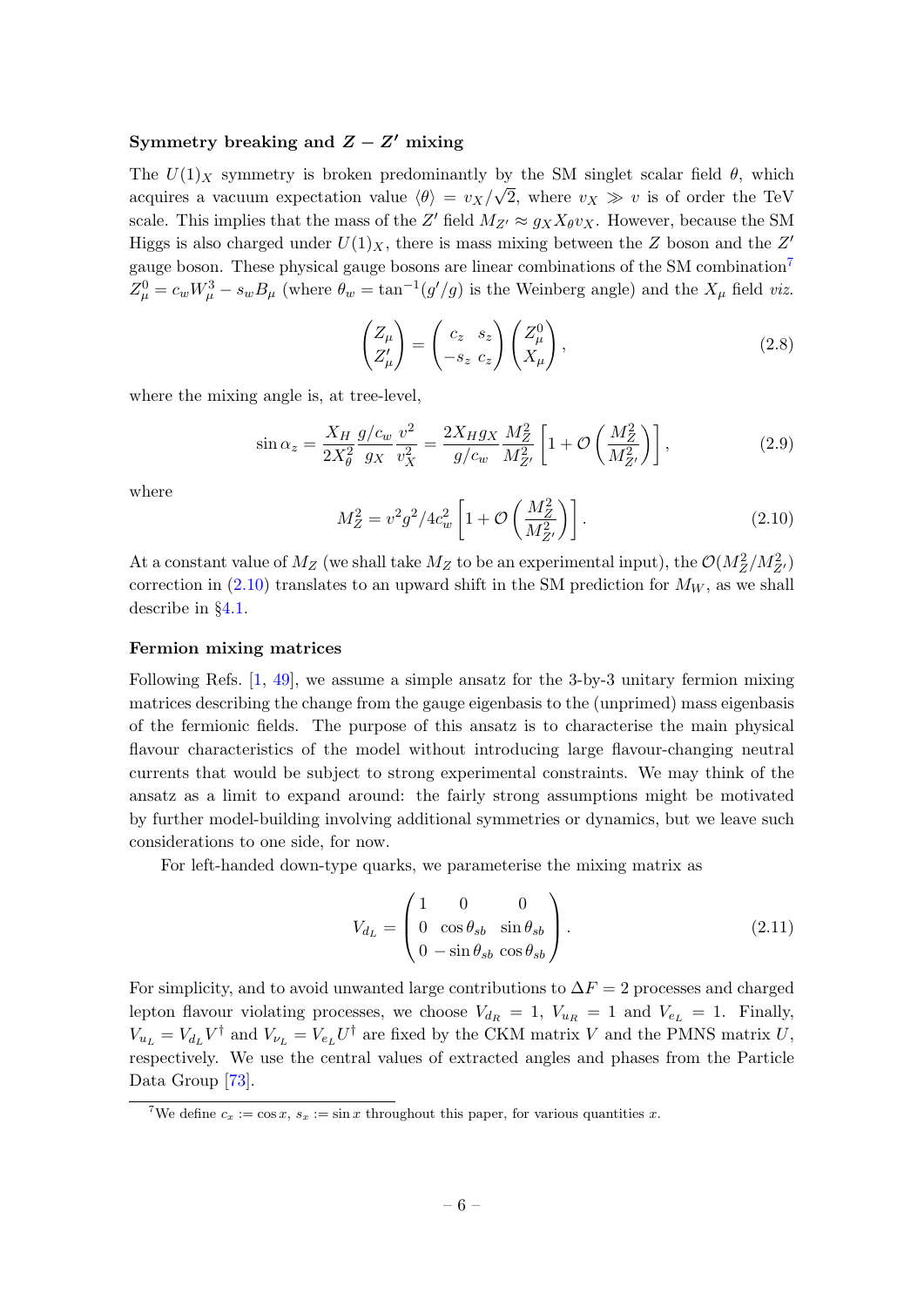<span id="page-7-1"></span>

| WС                                  | Value                                                                                              | WС                                | Value                                             |
|-------------------------------------|----------------------------------------------------------------------------------------------------|-----------------------------------|---------------------------------------------------|
| $C_{ll}^{2222}$                     | $-\frac{1}{2}X_{\ell_2}^2$                                                                         | $(C_{lq}^{(1)})^{22ij}$           | $-X_{q_3}X_{\ell_2}\Lambda_{\xi\ ij}^{(d_L)}$     |
| $(C_{aa}^{(1)})^{ijkl}$             | $X_{q_3}^2 \Lambda_{\xi\ ij}^{(d_L)} \Lambda_{\xi\ kl}^{(d_L)} \frac{\delta_{ik}\delta_{jl}-2}{2}$ | $C_{ee}^{nnnn}$                   | $-\frac{1}{2}X_{e_n}^2$                           |
| $C_{uu}^{3333}$                     | $-\frac{1}{2}X_{u_3}^2$                                                                            | $C_{dd}^{3333}$                   | $-\frac{1}{2}X_{d_3}^2$                           |
| $C_{eu}^{nn33}$                     | $-X_{e_n}X_{u_3}$                                                                                  | $C_{ed}^{nn33}$                   | $-X_{e_3}X_{d_3}$                                 |
| $(C_{ud}^{(1)} \tilde \big)^{3333}$ | $-X_{u_3}X_{d_3}$                                                                                  | $C_{le}^{22nn}$                   | $-X_{\ell_2}X_{e_n}$                              |
| $C_{lu}^{2233}$                     | $-X_{\ell_2}X_{u_3}$                                                                               | $C_{ld}^{\overset{\circ}{2} 233}$ | $-X_{\ell_2}X_{d_3}$                              |
| $C_{qe}^{ijnn}$                     |                                                                                                    | $(C_{qu}^{(1)})^{ij33}$           | $-X_{q_3}X_{u_3}\Lambda_{\epsilon\,\,ii}^{(d_L)}$ |
| $(C_{qd}^{(1)})^{ij33}$             | $-X_{q_3}X_{e_n}\Lambda_{\xi}^{(d_L)}\ -X_{q_3}X_{d_3}\Lambda_{\xi}^{(d_L)}$                       | $(C^{(1)}_{\phi l})^{22}$         | $-X_H X_{\ell_2}$                                 |
| $(C_{\phi q}^{(1)})^{ij}$           | $-X_HX_{q_3}$                                                                                      | $C_{\phi e}^{nn}$                 | $-X_HX_{e_n}$                                     |
| $C_{\phi u}^{33}$                   | $-X_HX_{u_3}$                                                                                      | $C^{33}_{\phi d}$                 | $-X_H X_{d_3}$                                    |
| $C_{\phi D}$                        | $-2X_H^2$                                                                                          | $C_{\phi\Box}$                    | $-\frac{1}{2}X_{H}^{2}$                           |

Table 3. Non-zero dimension-6 SMEFT Wilson coefficients in the Warsaw basis, obtained by integrating out the heavy X boson at scale  $M_X$ . We write the coefficients as functions of the charges  $X_f$ , which are explicitly parameterised in [\(2.5\)](#page-5-0). The integer  $n = 2$  or  $n = 3$  corresponds to two variations of the model, as explained in §[2.](#page-4-0) All Wilson coefficients are in units of  $g_X^2/M_X^2$ .

Using these rotation matrices, the couplings of the  $Z'$  boson to the physical fermion states can be obtained from [\(2.7\)](#page-5-2). For the left-handed quarks, we work in a 'down-aligned' basis in which the (unprimed) quark doublets are  $q_i = (V_{ij}^{\dagger} u_{L,j}, d_{L,i})$ . For the left-handed leptons, we work in a basis in which the left-handed charged leptons  $e_{L_i}$  align with the mass eigenstates, and thus the (unprimed) lepton doublets are  $\ell_i = (U_{ij}^{\dagger} \nu_{L,j}, e_{L,i})$ . Since  $V_{e_L} = V_{e_R} = 1$  the charged lepton couplings remain diagonal. The down quark couplings are mixed away from the diagonal, however, as is indeed necessary to obtain a quark flavour-violating coupling of the  $Z'$  to  $b\bar{s}$  and  $\bar{s}b$ . We have:

$$
\mathcal{L}_{\psi} \supset g_X X_{\mu} \left( X_{q_3} \Lambda_{ij}^{d_L} \overline{q}_i \gamma^{\mu} q_j + X_{u_3} \overline{u}_3 \gamma^{\mu} u_3 + X_{d_3} \overline{d}_3 \gamma^{\mu} d_3 \right. \tag{2.12}
$$
\n
$$
+ X_{\ell_2} \overline{\ell}_2 \gamma^{\mu} \ell_2 + X_{e_n} \overline{e}_n \gamma^{\mu} e_n + X_{\nu_n} \overline{\nu}_n \gamma^{\mu} \nu_n \right),
$$

where  $\Lambda^{d_L}_{ij} := V_{d_j}^\dagger$  $U_{d_L}^{\dagger}$ diag $(0,0,1)V_{d_L}$ .

# <span id="page-7-0"></span>3 SMEFT matching

Integrating out the heavy  $X$  boson and matching onto the SM Effective Field Theory (SMEFT) at a scale  $M_X := g_X X_{\theta} v_X$ , we obtain the Wilson coefficients (WCs) for dimension-6 SMEFT operators written in Table [3.](#page-7-1) The WCs  $\{C_i\}$  have units of  ${\text{[mass]}}^{-2}$  and are written in the Warsaw basis [\[74\]](#page-19-3), a basis of a set of independent baryon-number conserving operators. By performing the matching between our models and the SMEFT, we obtain the set of WCs  $\{C_i\}$  at the scale  $M_X$ , which can then be used to calculate predictions for observables.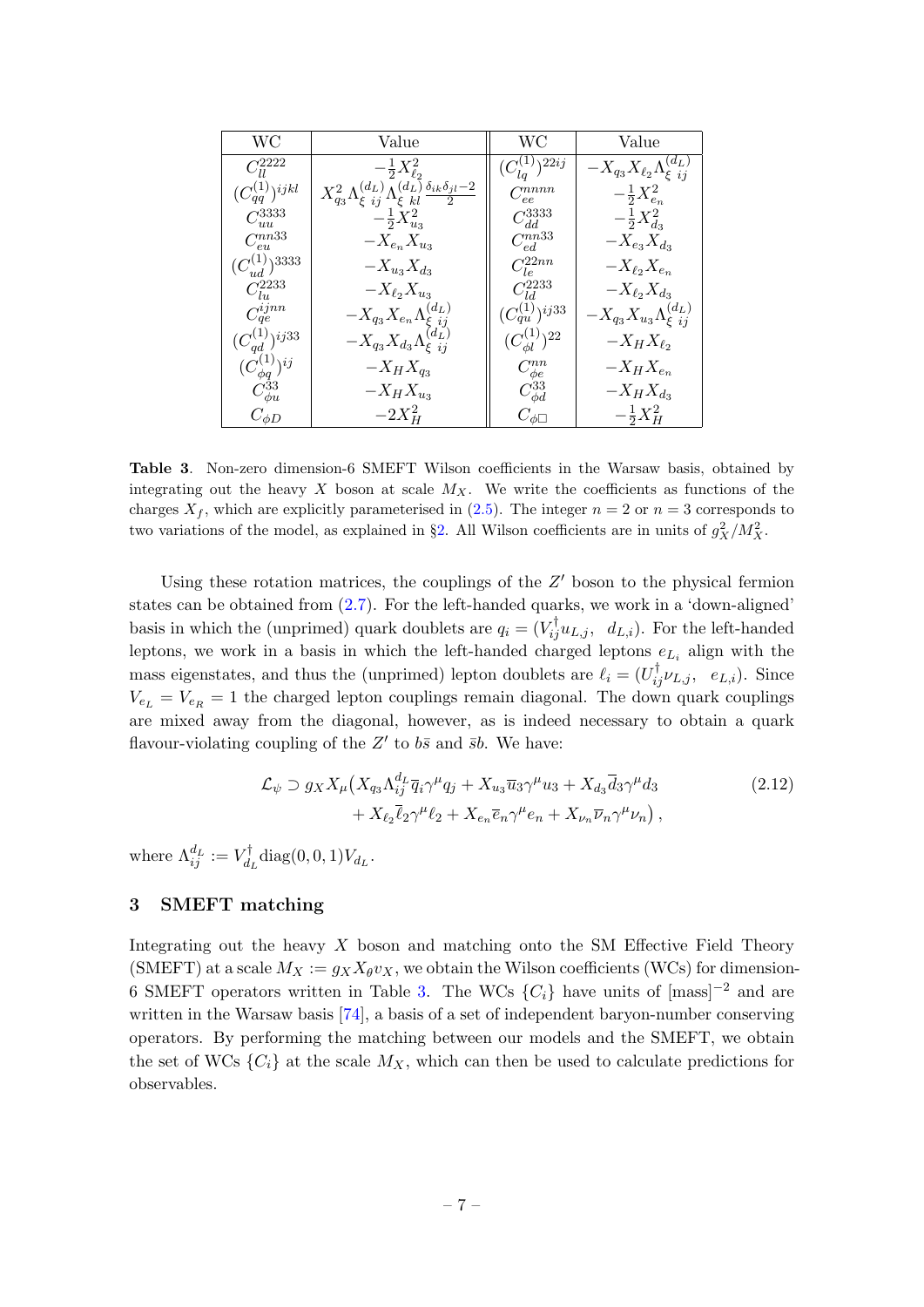### <span id="page-8-0"></span>4 Phenomenology

Starting from the SMEFT matching of §[3,](#page-7-0) we will use the smelli2.3.2 program to evaluate the likelihood of the model given hundreds of observables in the electroweak and flavour sectors. Before we do so, however, we think it important to highlight the most important observables that are sensitive to our model, and how these depend upon the SMEFT coefficients and hence upon the  $X_f$  charges.

### <span id="page-8-1"></span>4.1 Important observables

#### Electroweak

In light of the recent CDF II measurement [\[2\]](#page-16-1), the  $M_W$  prediction is deserving of special attention. We can parameterise its deviation from the SM prediction in our  $Z'$  model via the parameter

$$
\rho_0 := \frac{M_W^2}{M_Z^2 \hat{c}_Z^2 \hat{\rho}},\tag{4.1}
$$

where the parameter  $\hat{\rho} = 1.01019 \pm 0.00009$  includes the custodial-violating top contribu-tions to the gauge boson masses (see Ref. [\[73\]](#page-19-2)). The  $\rho_0$  parameter is defined so as to equal precisely 1 in the SM using the  $\overline{\text{MS}}$  scheme. Its deviation from unity in our heavy  $Z'$  model, which recall is due to  $Z - Z'$  mixing, is

$$
\rho_0 \approx 1 + \frac{4X_H^2 g_X^2}{g^2 + g'^2} \frac{M_Z^2}{M_{Z'}^2} \,. \tag{4.2}
$$

Importantly,  $\rho_0$  unavoidably shifts upwards [\[1,](#page-16-0) [75\]](#page-20-0), irrespective of the sign of the Higgs charge  $X_H$ , which eases the tension due to the CDF II  $M_W$  measurement.

At the level of the SMEFT, this shift is captured by the Wilson coefficients  $C_{\phi D}$  and  $C_{\phi\Box}$ , which are (as in Table [3\)](#page-7-1)

$$
C_{\phi D} = 4C_{\phi \Box} = -2X_H^2 \frac{g_X^2}{M_X^2} = -18s^2 \frac{g_X^2}{M_X^2}.
$$
\n(4.3)

Global fits of the SMEFT to electroweak data that turn on only these two operators have been found to give a good fit to electroweak data in light of the CDF measurement  $(e.g. [76]).$  $(e.g. [76]).$  $(e.g. [76]).$ 

The status of the electroweak fit is of course much more delicate in our model for the  $b \rightarrow s\ell\ell$  anomalies, because we have a plethora of new physics effects in Z pole observables due to modified  $Z$  couplings to fermions. Important among these are modified  $Z$  couplings to leptons, especially muons, and the forward-backward asymmetry variable  $A_b^{FB}$  for Z decays to  $b\bar{b}$ , because these observables already exhibit small tensions with the SM and because they receive large-ish corrections in our model. These effects are strictly correlated to the shifts in  $C_{\phi D}$  and  $C_{\phi \Box}$ , since they arise from the  $Z - Z'$  mixing.

# $b \to s \ell \ell$

Regarding the  $b \to s\ell\ell$  anomalies and related observables, the new physics effects can be parameterised by contributions to Wilson coefficients in the Weak Effective Theory (WET).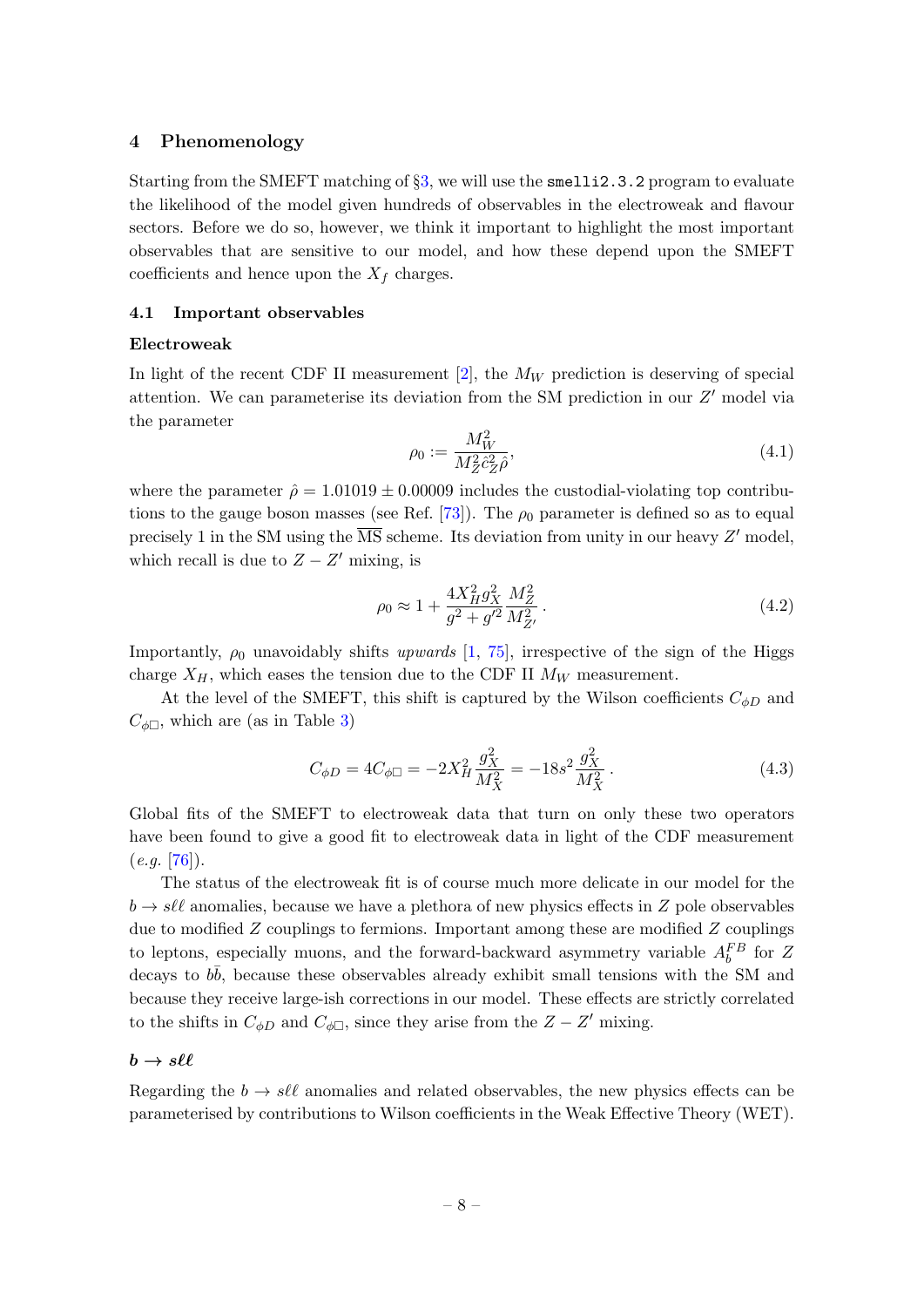The WET Hamiltonian is, using a conventional normalisation,

$$
\mathcal{H}_{\rm EFT} = -\frac{4G_F}{\sqrt{2}} V_{tb} V_{ts}^* \sum_i (C_i^{\rm SM} + C_i) \mathcal{O}_i \,, \tag{4.4}
$$

where we emphasise that in the present paper,  $C_i$  denotes the *beyond* the SM (BSM) contribution to the Wilson coefficient. When coupling to  $\bar{b}s/\bar{s}b$  currents, the Z' only couples to the left-handed component and so there are contributions to the dimension-6 semi-leptonic operators

$$
\mathcal{O}_9^{\ell\ell} = \frac{e^2}{16\pi^2} (\bar{s}\gamma_\mu P_L b)(\bar{l}\gamma^\mu \ell), \qquad \ell \in \{e, \mu\},
$$
  

$$
\mathcal{O}_{10}^{\ell\ell} = \frac{e^2}{16\pi^2} (\bar{s}\gamma_\mu P_L b)(\bar{l}\gamma^\mu \gamma_5 \ell).
$$
 (4.5)

Because of the  $Z - Z'$  mixing, the Z boson picks up a small quark flavour-violating coupling to  $\bar{b}s$ , viz.  $\mathcal{L} \supset g_Z^{sb} Z_\mu \bar{b}_L \gamma^\mu s_L + H.c.$ , where the coupling  $g_Z^{sb}$  is proportional to the  $Z - Z'$  mixing angle [\(2.9\)](#page-6-2). Specifically,

$$
g_Z^{sb} = X_{q_3} X_H \sin 2\theta_{sb} \frac{g_X^2}{g/c_w} \frac{M_Z^2}{M_Z'^2}.
$$
\n(4.6)

There are thus BSM contributions to the 4-fermion operators  $\mathcal{O}_{9,10}^{\ell\ell}$  from both Z exchange and from  $Z'$  exchange, and these are of the same order. The  $Z$  contributions are lepton flavour universal (LFU), whereas the  $Z'$  contributions introduce lepton flavour universality violation (LFUV).

Accounting for both contributions<sup>[8](#page-9-0)</sup> we have

$$
C_9^{\mu\mu} = -N(X_{\ell_2} + X_{\epsilon_2}) + C_9^U, \qquad \text{where } C_9^U = N X_H / k \approx 0,
$$
  
\n
$$
C_{10}^{\mu\mu} = -N(-X_{\ell_2} + X_{\epsilon_2}) + C_{10}^U, \qquad \text{where } C_{10}^U = -NX_H,
$$
  
\n
$$
C_9^{\epsilon\epsilon} = C_9^U \approx 0,
$$
  
\n
$$
C_{10}^{\epsilon\epsilon} = C_{10}^U, \qquad (4.8)
$$

where recall that  $k = 1/(1 - 4\sin^2 \theta_w) \approx 9.23$ . We have defined the common pre-factor

<span id="page-9-2"></span><span id="page-9-1"></span>
$$
N = \frac{\sqrt{2}\pi^2}{e^2 G_F} \frac{\sin 2\theta_{sb}}{V_{tb} V_{ts}^*} \frac{g_X^2 X_{q_3}}{M_{Z'}^2},
$$
\n(4.9)

where  $e$  is the electromagnetic gauge coupling. The Z-induced LFU pieces in  $(4.8)$  clearly vanish in the limit  $X_H \to 0$ , in which there is no  $Z - Z'$  mixing. The LFU contributions to

$$
C_{9}^{ij} = \frac{4\pi^{2}}{e^{2}} \frac{v^{2}}{V_{tb}V_{ts}^{*}} \left[ -\frac{1}{k} \left( C_{\phi q}^{(1)23} + C_{\phi q}^{(3)23} \right) + C_{\ell q}^{(1)ij23} + C_{\ell q}^{(3)ij23} + C_{q e}^{23ij} \right]
$$
\n
$$
C_{10}^{ij} = \frac{4\pi^{2}}{e^{2}} \frac{v^{2}}{V_{tb}V_{ts}^{*}} \left[ C_{\phi q}^{(1)23} + C_{\phi q}^{(3)23} - C_{\ell q}^{(1)ij23} - C_{\ell q}^{(3)ij23} + C_{q e}^{23ij} \right].
$$
\n(4.7)

Substituting in the SMEFT Wilson coefficients from Table [3](#page-7-1) reproduces [\(4.8\)](#page-9-1).

<span id="page-9-0"></span><sup>8</sup>Of course these contributions to the WET coefficients can also be derived at the level of the SMEFT matching. From this perspective, the SMEFT-WET matching formulae are [\[77,](#page-20-2) [78\]](#page-20-3):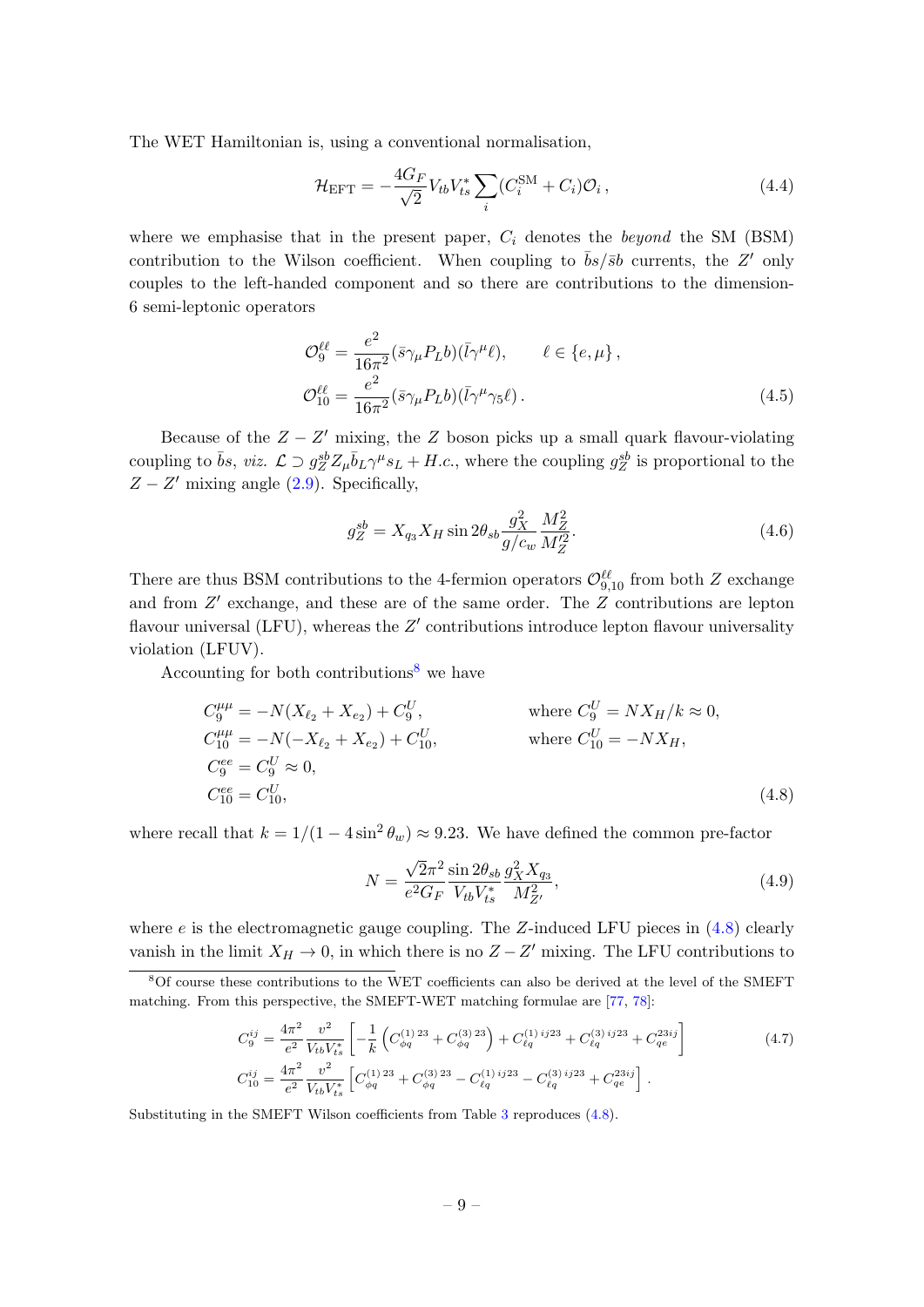the  $b \to s\ell\ell$  observables are therefore correlated to their effects on EWPOs, including the shift in  $M_W$ . This correlation was explored, prior to the updated CDF II measurement, in Ref. [\[75\]](#page-20-0).

Substituting in the parametrisation  $(2.2-2.5)$  $(2.2-2.5)$  of charges in our models, and dropping the  $1/k$  suppressed  $C_9^U$  contributions, we have

$$
n = 3: \t C_9^{\mu\mu} \approx 3N(-s - t),
$$
  
\n
$$
C_{10}^{\mu\mu} = 3N(2s + t),
$$
  
\n
$$
C_{10}^{ee} = 3Ns.
$$
\t(4.10)

This is equivalent to writing the chirality of the coupling to muons in terms of left and right projection operators as in §[1,](#page-1-0) i.e. via an effective operator  $\propto (\bar{s}\gamma_\mu P_L b)(\bar{\mu}\gamma^\mu P_X\mu)$ . For a general s and t, this projection operator is

$$
P_X = P_L - \frac{s}{3s + 2t} P_R \qquad (n = 3).
$$
 (4.11)

For the variation of the model with  $n = 2$ , we have

$$
n = 2: \t C_9^{\mu\mu} \approx 3N(-3s - 2t),
$$
  
\n
$$
C_{10}^{\mu\mu} = 0,
$$
  
\n
$$
C_{10}^{ee} = 3Ns,
$$
\t(4.12)

thus  $P_X \approx P_L + P_R$ , a vectorial coupling of the Z' to  $\mu^+ \mu^-$ .

#### <span id="page-10-0"></span>4.2 Global fits

We wrote a computer program (included in the ancillary information attached to the  $arXiv$ preprint of this paper) that uses smelli2.3.2 to calculate the likelihoods of 277 observables for our model by first calculating the WCs in Table [3](#page-7-1) at scale  $M_X$ . smelli2.3.2 then renormalises the SMEFT operators down to the scale  $M_Z$ , where it calculates the EWPOs. It then matches at tree-level to the weak effective theory, and renormalises the resulting WCs down to the scale of the mass of the bottom quark, where the various observables pertinent to B−meson decays are calculated.

For a given s and t the likelihoods are a function of two effective parameters:  $\alpha :=$  $g_X \times 1 \text{ TeV}/M_X$  and the quark mixing angle  $\theta_{sb}$ . Throughout, we shall take  $M_X = 1 \text{ TeV}$ as an example (similar third-family type models with such a value are not ruled out by search constraints in the parameter region where they fit the  $b \to s\ell\ell$  anomalies [\[79,](#page-20-4) [80\]](#page-20-5) and we expect the same to be true here). We do not expect a significant change if we were to increase  $M_X$  as long as one scales  $g_X$  by the same factor, since the boundary conditions upon the Wilson coefficients (shown in Table [3\)](#page-7-1) depend only upon the ratio  $g_X/M_X$ . This approximation is good up to small loop suppressed corrections from the renormalisation group running between  $M_X$  and the bottom mass  $m_b$ , which induce relative changes of  $\mathcal{O}[\log(m_b/M_X)/(16\pi^2)]$  in corrections to predictions of observables.

We consider each different value of the ratio  $t/s$  to constitute a different model. smelli2.3.2 then calculates  $\chi^2$  via the predicted values of observables and. We minimise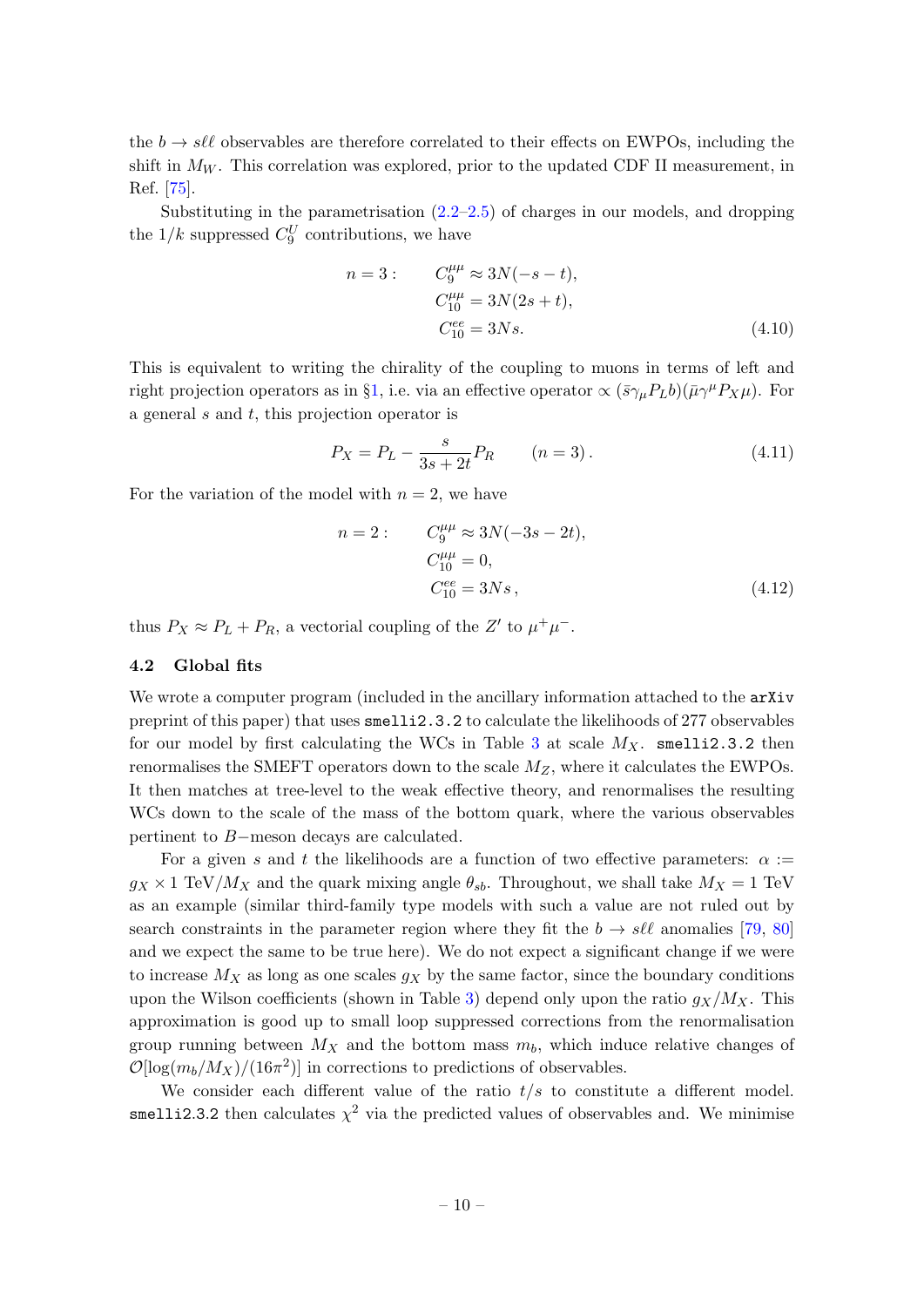<span id="page-11-0"></span>

Figure 1. p–values for different models depending upon  $t/s$ , for  $n = 3$ . The top panel includes the recent CDF measurement of  $M_W$  as in [\(1.1\)](#page-1-2), whereas in the bottom panel, the default smelli2.3.2 constraint (i.e. excluding the recent CDF measurement) on  $M_W$  was used as in [\(4.13\)](#page-12-0). The Third Family Hypercharge Model is marked in the legend by  $Y_3$ . Only the global p−value accounts for the 2 fitted parameters in the calculation of the number of degrees of freedom. We consider global p−values above the red line at 0.05 to be acceptable fits to the data.

 $\chi^2$  by varying  $\alpha$  and  $\theta_{sb}$  using the Nelder-Mead algorithm, given a guess at a starting point. This was obtained by doing a rough initial scan for one value of  $t \neq 0$  and  $s \neq 0$ and roughly estimating how electroweak and b–observable  $\chi^2$  values are expected to scale with  $s$  and  $t$ .

The result, for a given value of  $t/s$ , is a best-fit point of the models, where the fit in the EWPOs is balanced against those of the  $b$  data. This balance crucially depends upon the experimental constraint that is taken on  $M_W$ , as we illustrate in the top panel of Fig. [1,](#page-11-0) where we display p−values using [\(1.1\)](#page-1-2), which includes the CDF II measurement. Here, we can see that, for example, the Third Family Hypercharge Model model, denoted  $Y_3$ , is somewhat disfavoured: its global p–value is around .02. Models at larger values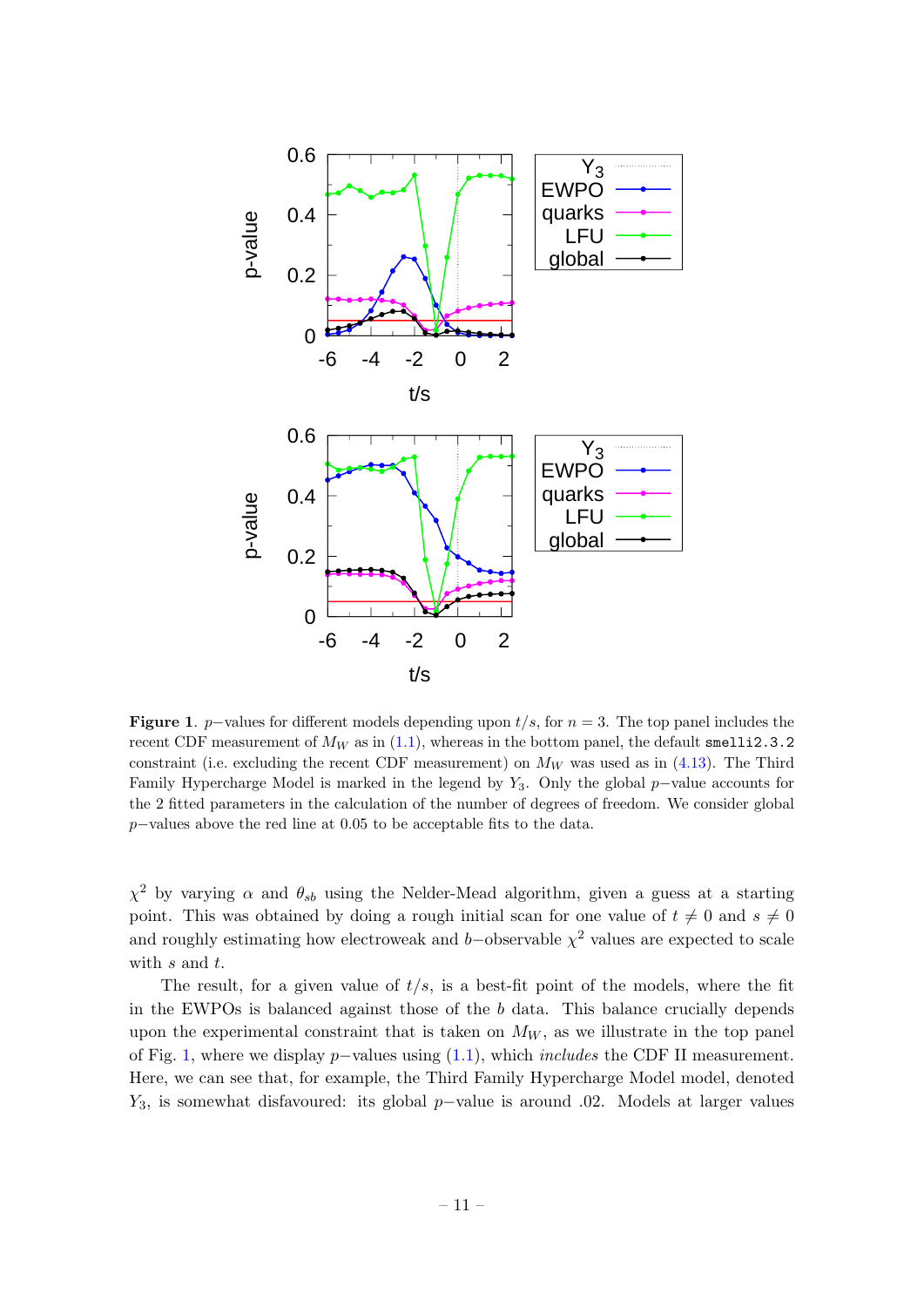of  $|t/s|$  approximate the  $B_3 - L_3$  model and so the p-values all asymptote towards the left-hand side and the right-hand side of the plot. The  $B_3 - L_3$  model has no  $Z - Z'$  mixing because the Higgs doublet field has not charged under  $B_3 - L_3$ , meaning that in the limit of large  $|t/s|$ , the CDF II  $M_W$  measurement strongly disfavours each model. We see that models with  $-5 < t/s < -2$  all fare well with global p-values above the canonical .05 bound shown by the red line. We notice by examining the EWPO p–values that the  $M_W$ constraint prefers a localised value of  $t/s$ . The other effects that are relevant are in the LFU and 'quarks' categories: both have a valley around  $t/s = -1$ . At  $s = -t$ , one can see from [\(2.2\)](#page-5-3) that  $X_{q_3} = X_{\ell_2} = 0$ , meaning that there is no coupling at tree-level between the  $Z'$  and left-handed quarks or left-handed muons; the  $Z'$  does therefore not help with the  $b \to s\ell\ell$  anomalies and we revert to the poor fit of the SM both for the 'LFU' and for the 'quarks' category of observable. It is of interest that the p−value is suppressed somewhat for all  $t/s$  by the 'quarks' category of observable, in which there is room for disagreement with the theoretical uncertainty budget of the prediction.

We see a rather weak  $M_W$  selection effect in the bottom panel of Fig. [1](#page-11-0) for the default experimental  $M_W$  constraint in smelli2.3.2, which amounts to

<span id="page-12-0"></span>
$$
M_W = 80.3795 \pm 0.0121 \text{ GeV} \tag{4.13}
$$

(the central value of the SM prediction according to smelli2.3.2 is  $M_W = 80.3509$  GeV). The smelli2.3.2  $M_W$  constraint leads to weaker selection than the one including the CDF II  $M_W$  measurement because it has much larger uncertainties and less need for a large contribution from the Z'. We see here that only the region  $-2 < t/s < 0$  has a global p−value of less than .05, and this is clearly driven by the 'quarks' and 'LFU' categories, not by EWPOs. We summarise the  $\chi^2$  and p–values for both options of experimental  $M_W$ constraint in Table [4.](#page-13-0)

We now go on to examine the pulls at each best-fit point for  $t/s = -3$ . We define the pull for an observable with theoretical prediction  $P$ , measured central value  $M$  and uncertainty C to be

<span id="page-12-1"></span>
$$
pull = \frac{P - M}{C}, \tag{4.14}
$$

where  $C$  does not include correlations with other observables, but may include theoretical uncertainties added in quadrature in some cases. In particular, for  $M_W$ , we have added an estimated uncertainty in the prediction of 5.6 MeV [\[4\]](#page-16-2) in quadrature.

We display the pulls for the combination of  $M_W$  measurements that include the recent CDF II determination in Fig. [2.](#page-13-1) Several notable effects are evident: for example, unsurprisingly  $M_W$  itself is better fit, with a pull of -1. The observable  $R_\mu$ , the branching ratio of the  $Z^0$  boson to  $\mu^+\mu^-$ , has been increased by a fair amount; in the SM the prediction was high by over  $1\sigma$ , but in the Z' model with  $t/s = -3$  it is less than one sigma too low<sup>[9](#page-12-2)</sup>. We see that the forward-backward asymmetry measured in  $e^+e^- \to b\bar{b}$ ,  $A_{FB}^b$ , has a worse fit in the Z' model.  $A_e$ , the left-right asymmetry in  $e^+e^- \rightarrow e^+e^-$ , has a smaller pull in

<span id="page-12-2"></span><sup>&</sup>lt;sup>9</sup>Observables such as  $R_\mu$  receive contributions from  $(C_{\phi l}^{(1)})^{22}$ ,  $C_{\phi e}^{22}$ . As a reference to Table [3](#page-7-1) and [\(2.2-](#page-5-3)[2.5\)](#page-5-0) shows, the sign of these contributions depends upon the sign of  $t/s$ . We have checked that the predictions for such observables do indeed go in the 'wrong' direction for positive  $t/s$ , resulting in a less favourable fit.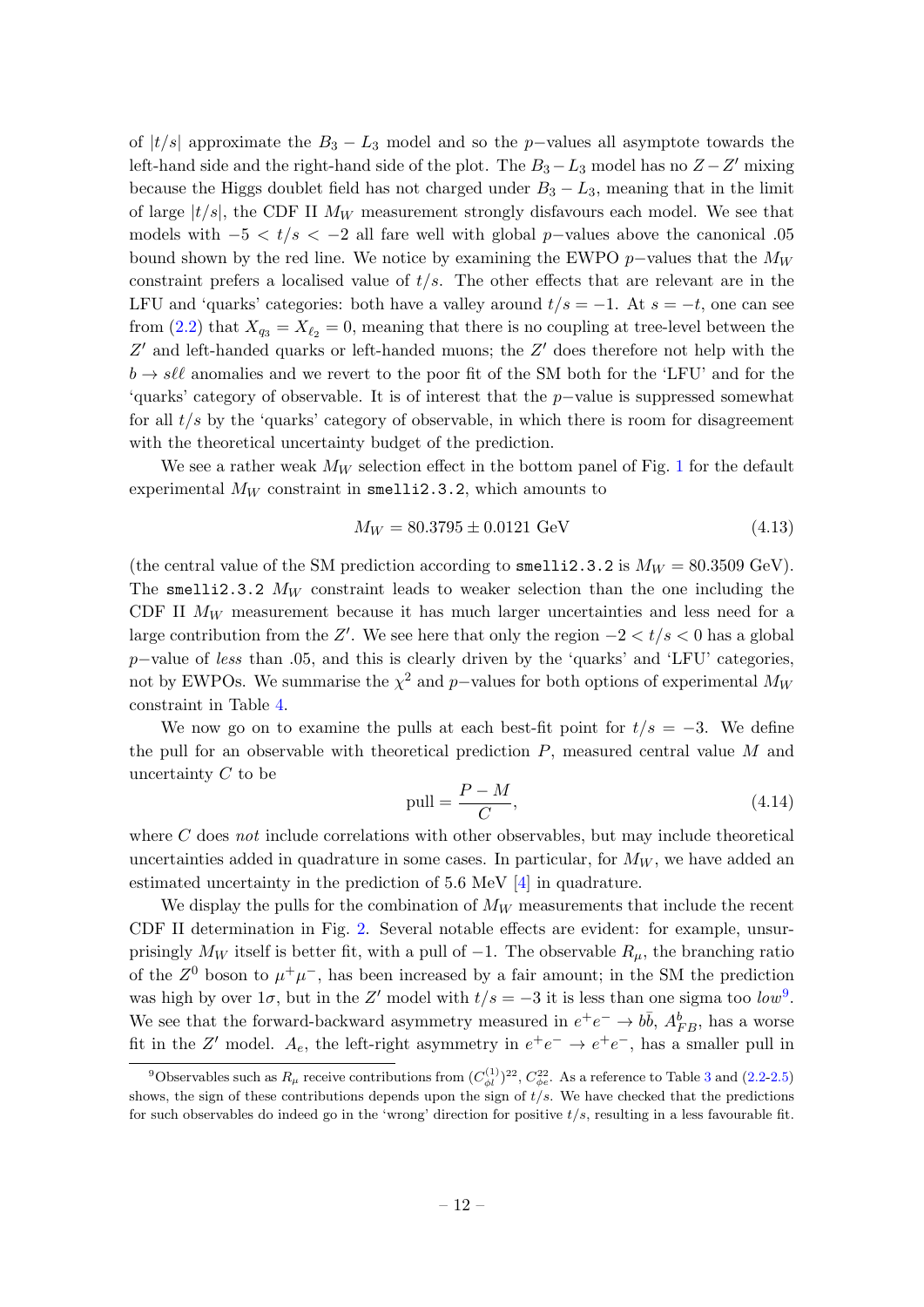<span id="page-13-0"></span>

| including CDF II $M_W$ (1.1)              |                                         |     |     |  |  |  |  |  |  |  |  |
|-------------------------------------------|-----------------------------------------|-----|-----|--|--|--|--|--|--|--|--|
| $q_X = 0.0209, \ \theta_{sb} = -0.0191$   |                                         |     |     |  |  |  |  |  |  |  |  |
| $\chi^2$<br>category<br>$n_{obs}$ p-value |                                         |     |     |  |  |  |  |  |  |  |  |
| quarks                                    | 246.7 224                               |     | .11 |  |  |  |  |  |  |  |  |
| <b>LFU FCNCs</b>                          | 22.8                                    | 23  | .47 |  |  |  |  |  |  |  |  |
| <b>EWPOs</b>                              | 35.8                                    | 30  | .21 |  |  |  |  |  |  |  |  |
| global                                    | 305.3                                   | 277 | .08 |  |  |  |  |  |  |  |  |
| Default smelli2.3.2 $M_W$ (4.13)          |                                         |     |     |  |  |  |  |  |  |  |  |
|                                           | $g_X = 0.0150, \ \theta_{sb} = -0.0361$ |     |     |  |  |  |  |  |  |  |  |
| quarks                                    | 248.7 224                               |     | .13 |  |  |  |  |  |  |  |  |
| LFU FCNCs                                 | 22.4                                    | 23  | .50 |  |  |  |  |  |  |  |  |
| <b>EWPOs</b>                              | 30.3                                    | 31  | .49 |  |  |  |  |  |  |  |  |
| global                                    | 301.4                                   | 278 | .14 |  |  |  |  |  |  |  |  |

Table 4. p–values for  $s = 2, t = -6$  for the two different different constraints upon  $M_W$  and  $M_{Z'} = 1$  TeV,  $n = 3$ . The default smelli2.3.2  $M_W$  experimental constraint includes two input experimental values: one from ATLAS [\[81\]](#page-20-6) and one combined measurement from CDF plus Dzero [\[82\]](#page-20-7), whereas we use a single combined value from Ref. [\[4\]](#page-16-2) when we include the CDF II constraint upon  $M_W$ . This fact explains why  $n_{obs}$ (EWPOs) differs by 1 between the two different  $M_W$ constraint options. We also display the best-fit model parameters for each option of experimental  $M_W$  constraint.

<span id="page-13-1"></span>

**Figure 2.** Pulls of interest including the recent CDF measurement of  $M_W$  i.e. [\(1.1\)](#page-1-2) and  $n = 3$ . In the left-hand panel, we display the EWPOs, whereas in the right-hand panel, we display selected observables of interest to  $b \to s l^+ l^-$  anomalies.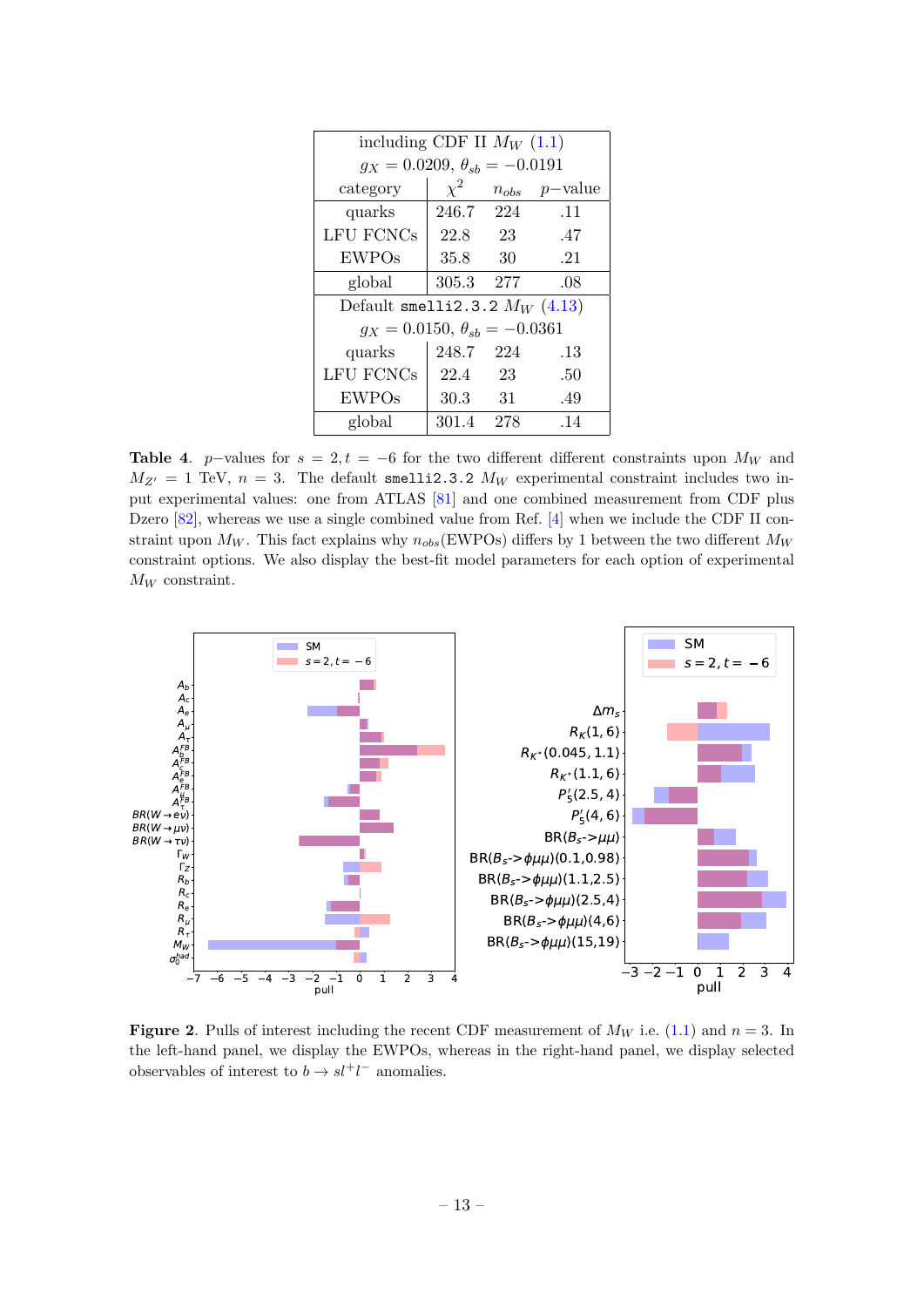<span id="page-14-0"></span>

**Figure 3.** Pulls of interest for the default smelli2.3.2 constraint on  $M_W$  (i.e. excluding the recent CDF measurement) and  $n = 3$  as in [\(4.13\)](#page-12-0). In the left-hand panel, we display the EWPOs, whereas in the right-hand panel, we display selected observables of interest to  $b \to s l^+l^-$  anomalies.

the  $Z'$  model. Overall, the quality of fit to the EWPOs is fine: Table [4](#page-13-0) shows that the p-value is .29. The right-hand panel of Fig. [2](#page-13-1) shows that many of the selected observables of interest to b–meson decays are fit better than in the SM save for the  $B_s - \overline{B_s}$  mixing observable  $\Delta m_s$ , which receives (fairly mild) positive corrections from the Z' contribution.

We compare and contrast the fits *including* the CDF II  $M_W$  measurement from Fig. [2](#page-13-1) with fits excluding it in Fig. [3.](#page-14-0) The most obvious effect of excluding the CDF II  $M_W$ measurement is that the SM pull of  $M_W$  of is only  $2\sigma$  when the CDF II  $M_W$  measurement is excluded. Because the required shift in  $M_W$  is smaller, the relative effect upon the other EWPOs is smaller and the result is a good fit to EWPOs for  $t/s = -3$ : Table [4](#page-13-0) reveals the p–value in the fit to be .49. The fits in the b–observables on the right-hand panel show a very similar pattern between Figs. [2](#page-13-1) and [3.](#page-14-0) Essentially,  $g_X$  is being fixed by the EWPOs (and is being pulled by  $M_W$  in particular), and then  $\theta_{sb}$  is fit to a value which fits the  $b \to s\ell\ell$  anomalies. Here, many of the SM-discrepant observables relevant to the b–anomalies receive a relative contribution from the  $Z'$  [\[49\]](#page-18-5)  $\propto g_X^2 \sin 2\theta_{sb}/M_X^2$ . We see that the pull of  $\Delta m_s$ , which is a measure of the  $B_s - \overline{B}_s$  mixing, decreases when one includes the CDF II  $M_W$  measurement. This is because the fit is pushed to a larger value of  $q_X$  in order to fit the larger needed new physics contribution in  $M_W$ . In turn, in order to fit the b–anomalies, one requires a smaller value of  $\theta_{sb}$  in order to keep the Z' contributions to them [\(4.9\)](#page-9-2) constant, in turn reducing the Z' contribution to  $B_s - \overline{B}_s$  mixing.

The p–values and pulls for the  $n = 2$  fits are qualitatively similar to those for  $n =$ 3 and we neglect to present them here, noting that they are presented in the ancillary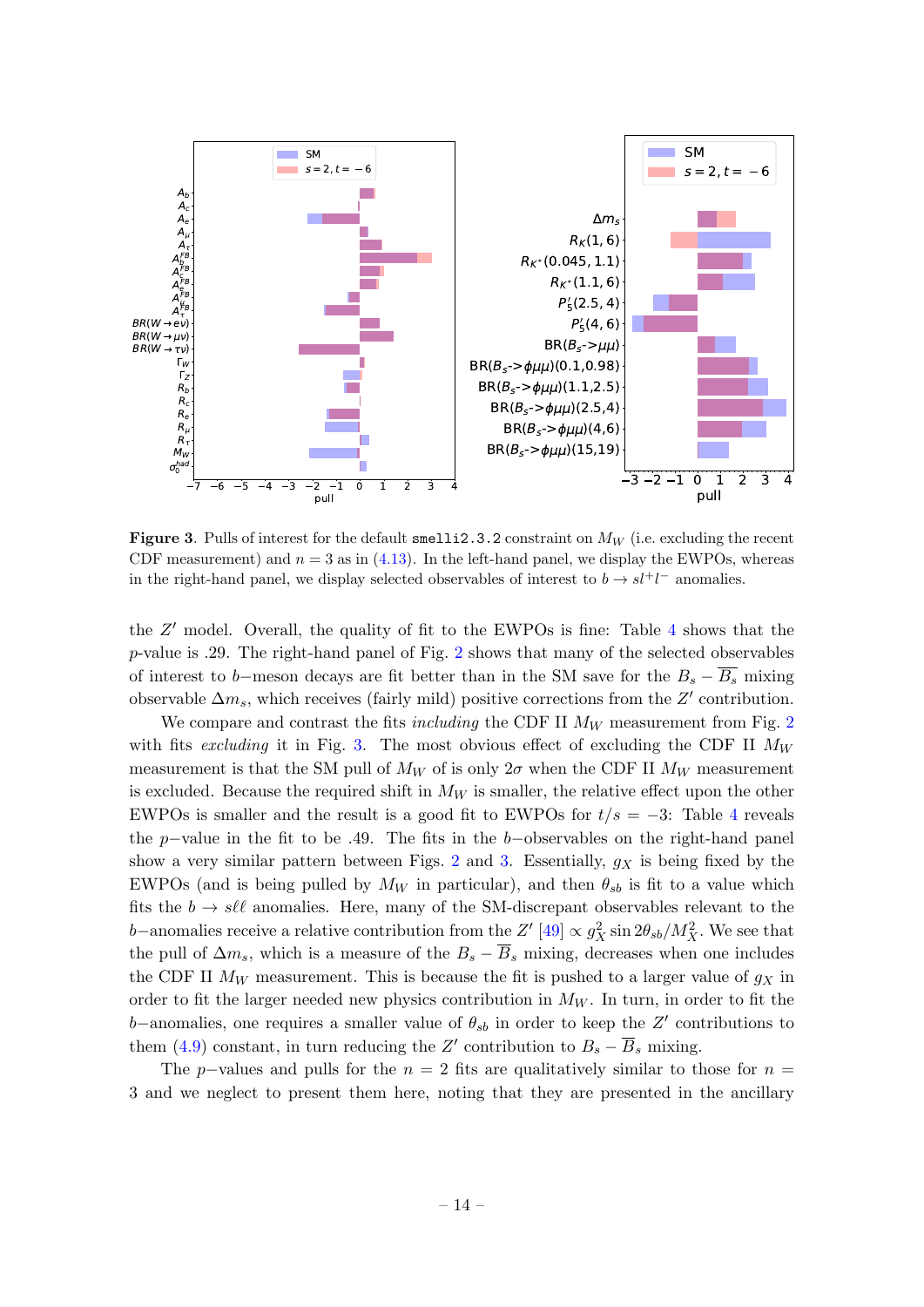information attached to the  $\Delta x$ iv preprint version of this paper. Excluding all of the  $M_W$ measurements except for the CDF II one, the fits do not differ in significant details (the global p–values differ by less than  $.02$ , for example) and we also relegate plots for them to the ancillary information.

## <span id="page-15-0"></span>5 Conclusions

A  $Z'$  model where the SM is augmented by an additional, spontaneously broken  $U(1)$  gauge group can simultaneously fit both the CDF  $M_W$  anomaly and the  $b \to s\ell\ell$  anomalies. The model retains the other desirable properties of the  $Y_3$  model on which it is based [\[49\]](#page-18-5): namely that it qualitatively explains a hierarchically heavy third generation of quarks and small CKM angles. As Fig. [1](#page-11-0) demonstrates, the log likelihood contribution from CDF's  $M_W$  measurement is instrumental in picking out favoured values for the  $U(1)_X$  quantum numbers of the fields. A particularly simple anomaly-free combination  $Y_3 - 3(B_3 - L_3)$ has a high quality of fit (where the  $\ell_3$  field is subsequently identified with the left-handed muon lepton doublet<sup>[10](#page-15-1)</sup>). We note that for the combination  $Y_3 - 3(B_3 - L_3)$ , the 'LFU' and 'EWPO' classes of observable (both of which have small theoretical uncertainties) each separately have a better quality of fit than the 'quarks' class, where there is more room for argument about the prediction and the size of the theoretical uncertainty assigned.

We have not developed details of the ultra-violet model, preferring instead to begin by working with an effective theory with  $SU(3) \times SU(2)_L \times U(1)_Y \times U(1)_X$  gauge symmetry<sup>[11](#page-15-2)</sup>. Light family Yukawa couplings are expected to result from some non-renormalisable operators, having integrated out heavy multi-TeV fermions that are vector-like representations of the gauge group, for example. We argue, following Ref. [\[84\]](#page-20-8), that it is premature to set the details of the model in the ultra-violet more than we have, preferring instead to allow the data (such as the new measurement of  $M_W$ ) to inform the model building in a more fundamental and vital way. Indeed, we have used it in the present paper to select  $U(1)_X$ charges under the symmetry group.

In the coming years, the LHC experiments will provide valuable further empirical measurements of  $M_W$  and observables pertinent to the  $b \to s\ell\ell$  anomalies and Belle II data will also weigh in. In the meantime, an obvious avenue of interest is from direct searches for the Z'. The most promising channels [\[79\]](#page-20-4) are likely to be  $pp \to Z' \to \mu^+\mu^-$  with or without additional b−jets. LHC and LHC-HL sensitivity estimates are an obvious target for our models for future study<sup>[12](#page-15-3)</sup>.

<span id="page-15-2"></span><span id="page-15-1"></span><sup>&</sup>lt;sup>10</sup>Identifying  $e_3$  with the right-handed muon field in addition also provides a similarly acceptable fit.

 $11$ We have therefore not worried about the possible emergence of sub-Planckian Landau poles [\[83\]](#page-20-9), expecting that the  $U(1)_X$  gauge symmetry may originate from a larger sub-Planckian non-abelian symmetry. <sup>12</sup>Re-casts of LHC Run II Z' searches for similar models (e.g. the Y<sub>3</sub> and B<sub>3</sub> – L<sub>3</sub> models) indicate that

<span id="page-15-3"></span>the bounds are currently rather weak [\[79\]](#page-20-4).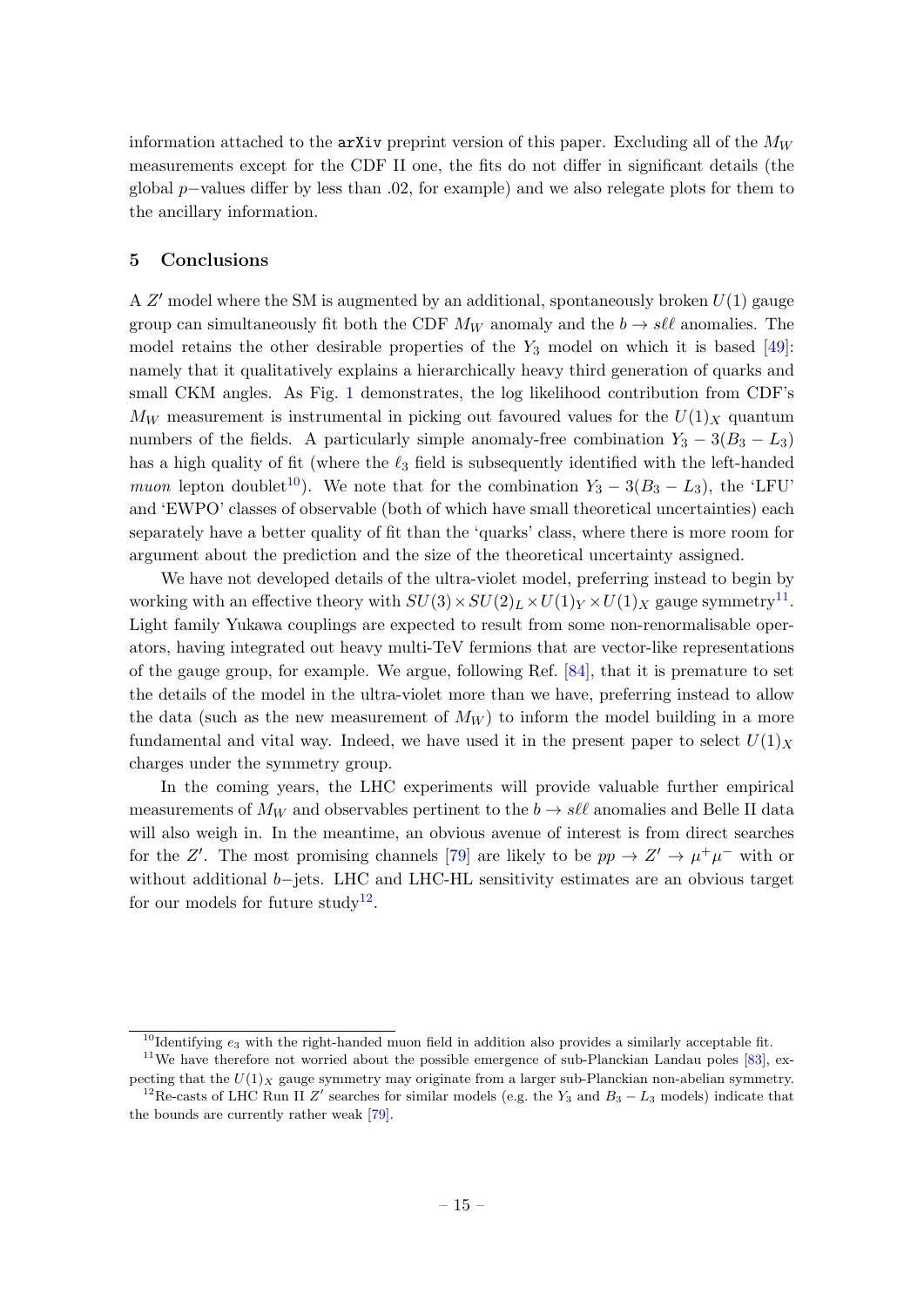### Acknowledgements

This work has been partly supported by STFC HEP Theory Consolidated grant ST/T000694/1. BCA thanks other members of the Cambridge Pheno Working Group for useful discussions. JD is supported by the SNF under contract 200020-204428, and by the European Research Council (ERC) under the European Union's Horizon 2020 research and innovation programme, grant agreement 833280 (FLAY). We thank P Stangl for helpful communications about smelli2.3.2 and A Crivellin for useful comments on the manuscript.

### References

- <span id="page-16-0"></span>[1] B.C. Allanach, J.E. Camargo-Molina and J. Davighi, Global Fits of Third Family Hypercharge Models to Neutral Current B-Anomalies and Electroweak Precision Observables, [2103.12056](https://arxiv.org/abs/2103.12056).
- <span id="page-16-1"></span>[2] CDF collaboration, High-precision measurement of the W boson mass with the CDF II detector, Science 376 [\(2022\) 170.](https://doi.org/10.1126/science.abk1781)
- <span id="page-16-7"></span>[3] C.-T. Lu, L. Wu, Y. Wu and B. Zhu, Electroweak Precision Fit and New Physics in light of W Boson Mass, [2204.03796](https://arxiv.org/abs/2204.03796).
- <span id="page-16-2"></span>[4] J. de Blas, M. Pierini, L. Reina and L. Silvestrini, Impact of the recent measurements of the top-quark and W-boson masses on electroweak precision fits, [2204.04204](https://arxiv.org/abs/2204.04204).
- <span id="page-16-3"></span>[5] J. Aebischer, J. Kumar, P. Stangl and D.M. Straub, A Global Likelihood for Precision Constraints and Flavour Anomalies, [Eur. Phys. J. C](https://doi.org/10.1140/epjc/s10052-019-6977-z) 79 (2019) 509 [[1810.07698](https://arxiv.org/abs/1810.07698)].
- <span id="page-16-4"></span>[6] LHCB collaboration, Test of lepton universality with  $B^0 \to K^{*0}\ell^+\ell^-$  decays, [JHEP](https://doi.org/10.1007/JHEP08(2017)055) 08 [\(2017\) 055](https://doi.org/10.1007/JHEP08(2017)055) [[1705.05802](https://arxiv.org/abs/1705.05802)].
- [7] LHCB collaboration, Search for lepton-universality violation in  $B^+ \to K^+ \ell^+ \ell^-$  decays, [Phys.](https://doi.org/10.1103/PhysRevLett.122.191801) Rev. Lett. 122 [\(2019\) 191801](https://doi.org/10.1103/PhysRevLett.122.191801) [[1903.09252](https://arxiv.org/abs/1903.09252)].
- <span id="page-16-5"></span>[8] LHCB collaboration, Test of lepton universality in beauty-quark decays, [Nature Phys.](https://doi.org/10.1038/s41567-021-01478-8) 18 [\(2022\) 277](https://doi.org/10.1038/s41567-021-01478-8) [[2103.11769](https://arxiv.org/abs/2103.11769)].
- <span id="page-16-6"></span>[9] LHCB collaboration, Tests of lepton universality using  $B^0 \to K_S^0 \ell^+ \ell^-$  and  $B^+ \to K^{*+} \ell^+ \ell^-$ decays, [Phys. Rev. Lett.](https://doi.org/10.1103/PhysRevLett.128.191802) **128** (2022) 191802 [[2110.09501](https://arxiv.org/abs/2110.09501)].
- <span id="page-16-8"></span>[10] ATLAS collaboration, *Study of the rare decays of*  $B_s^0$  and  $B^0$  mesons into muon pairs using data collected during 2015 and 2016 with the ATLAS detector, JHEP 04 [\(2019\) 098](https://doi.org/10.1007/JHEP04(2019)098) [[1812.03017](https://arxiv.org/abs/1812.03017)].
- [11] CMS collaboration, Measurement of the  $B_s^0 \to \mu^+\mu^-$  Branching Fraction and Search for  $B^0 \to \mu^+ \mu^-$  with the CMS Experiment, [Phys. Rev. Lett.](https://doi.org/10.1103/PhysRevLett.111.101804) 111 (2013) 101804 [[1307.5025](https://arxiv.org/abs/1307.5025)].
- [12] CMS, LHCB collaboration, Observation of the rare  $B_s^0 \to \mu^+\mu^-$  decay from the combined analysis of CMS and LHCb data, Nature 522 [\(2015\) 68](https://doi.org/10.1038/nature14474) [[1411.4413](https://arxiv.org/abs/1411.4413)].
- <span id="page-16-9"></span>[13] LHCB collaboration, Measurement of the  $B_s^0 \to \mu^+ \mu^-$  branching fraction and effective lifetime and search for  $B^0 \to \mu^+\mu^-$  decays, [Phys. Rev. Lett.](https://doi.org/10.1103/PhysRevLett.118.191801) **118** (2017) 191801 [[1703.05747](https://arxiv.org/abs/1703.05747)].
- <span id="page-16-10"></span>[14] LHCB collaboration, Measurement of Form-Factor-Independent Observables in the Decay  $B^0 \to K^{*0} \mu^+ \mu^-$ , *[Phys. Rev. Lett.](https://doi.org/10.1103/PhysRevLett.111.191801)* **111** (2013) 191801 [[1308.1707](https://arxiv.org/abs/1308.1707)].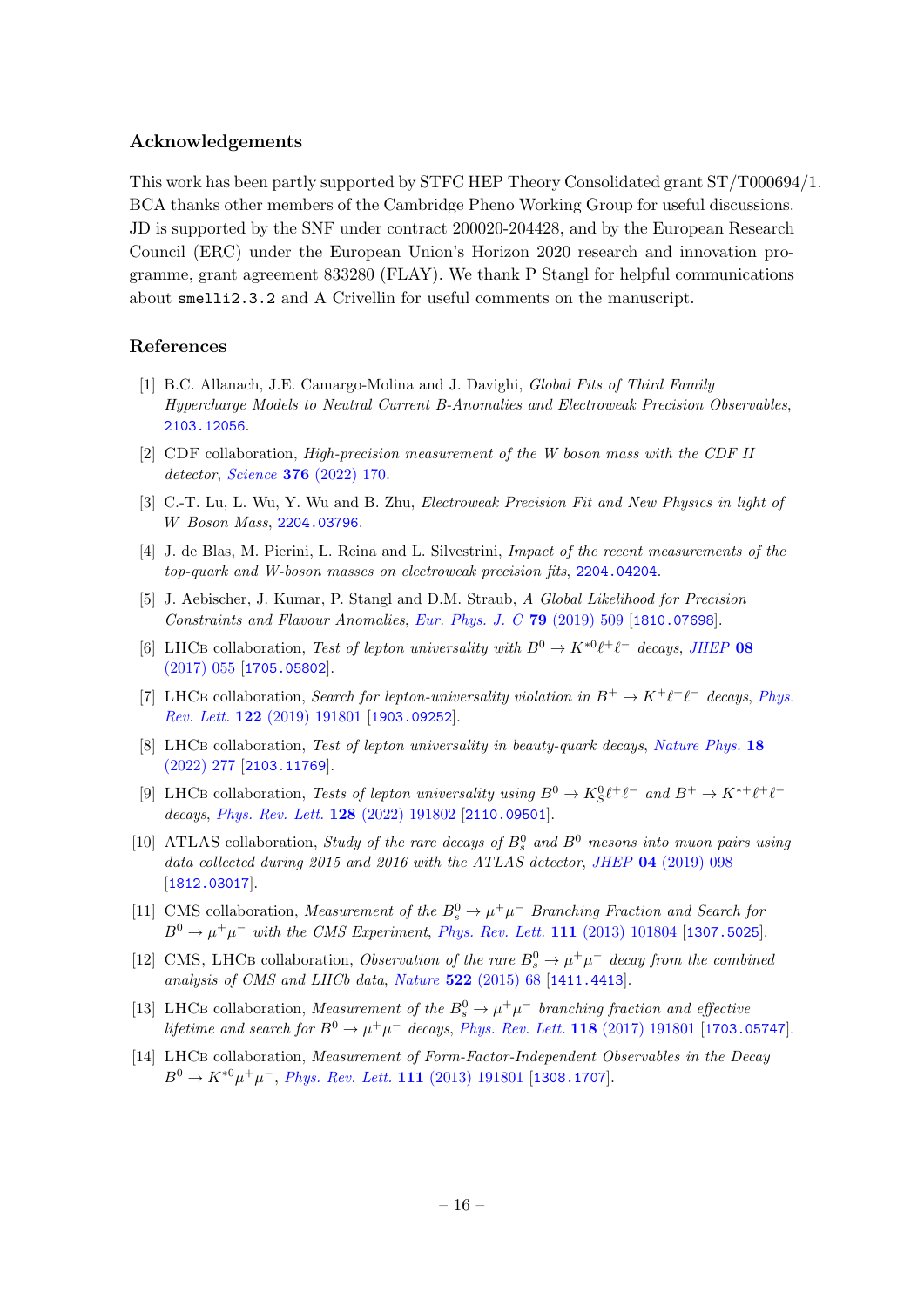- [15] LHCB collaboration, Angular analysis of the  $B^0 \to K^{*0} \mu^+ \mu^-$  decay using 3 fb<sup>-1</sup> of integrated luminosity, JHEP 02 [\(2016\) 104](https://doi.org/10.1007/JHEP02(2016)104) [[1512.04442](https://arxiv.org/abs/1512.04442)].
- [16] ATLAS collaboration, Angular analysis of  $B_d^0 \to K^* \mu^+ \mu^-$  decays in pp collisions at  $\sqrt{s} = 8$ TeV with the ATLAS detector, JHEP 10 [\(2018\) 047](https://doi.org/10.1007/JHEP10(2018)047) [[1805.04000](https://arxiv.org/abs/1805.04000)].
- [17] CMS collaboration, *Measurement of angular parameters from the decay*  $B^0 \to K^{*0} \mu^+ \mu^-$  in proton-proton collisions at  $\sqrt{s} = 8$  TeV, [Phys. Lett. B](https://doi.org/10.1016/j.physletb.2018.04.030) 781 (2018) 517 [[1710.02846](https://arxiv.org/abs/1710.02846)].
- [18] CMS collaboration, Angular analysis of the decay  $B^0 \to K^{*0} \mu^+ \mu^-$  from pp collisions at  $\sqrt{s} = 8$  TeV, [Phys. Lett. B](https://doi.org/10.1016/j.physletb.2015.12.020) 753 (2016) 424 [[1507.08126](https://arxiv.org/abs/1507.08126)].
- <span id="page-17-0"></span>[19] C. Bobeth, M. Chrzaszcz, D. van Dyk and J. Virto, Long-distance effects in  $B \to K^* \ell \ell$  from analyticity, [Eur. Phys. J. C](https://doi.org/10.1140/epjc/s10052-018-5918-6) 78 (2018) 451 [[1707.07305](https://arxiv.org/abs/1707.07305)].
- <span id="page-17-1"></span>[20] LHCB collaboration, Angular analysis and differential branching fraction of the decay  $B_s^0 \to \phi \mu^+ \mu^-$ , JHEP **09** [\(2015\) 179](https://doi.org/10.1007/JHEP09(2015)179) [[1506.08777](https://arxiv.org/abs/1506.08777)].
- <span id="page-17-2"></span>[21] CDF collaboration, Precise Measurements of Exclusive  $b \to s\mu^+\mu^-$ -Decay Amplitudes Using the Full CDF Data Set, .
- <span id="page-17-3"></span>[22] M. Algueró, B. Capdevila, A. Crivellin, S. Descotes-Genon, P. Masjuan, J. Matias et al., Emerging patterns of New Physics with and without Lepton Flavour Universal contributions, [Eur. Phys. J. C](https://doi.org/10.1140/epjc/s10052-019-7216-3) 79 (2019) 714 [[1903.09578](https://arxiv.org/abs/1903.09578)].
- [23] A.K. Alok, A. Dighe, S. Gangal and D. Kumar, Continuing search for new physics in  $b \rightarrow s\mu\mu$  decays: two operators at a time, JHEP 06 [\(2019\) 089](https://doi.org/10.1007/JHEP06(2019)089) [[1903.09617](https://arxiv.org/abs/1903.09617)].
- [24] M. Ciuchini, A.M. Coutinho, M. Fedele, E. Franco, A. Paul, L. Silvestrini et al., New Physics in  $b \to s\ell^+\ell^-$  confronts new data on Lepton Universality, [Eur. Phys. J. C](https://doi.org/10.1140/epjc/s10052-019-7210-9) 79 (2019) 719 [[1903.09632](https://arxiv.org/abs/1903.09632)].
- [25] J. Aebischer, W. Altmannshofer, D. Guadagnoli, M. Reboud, P. Stangl and D.M. Straub, B-decay discrepancies after Moriond 2019, [Eur. Phys. J. C](https://doi.org/10.1140/epjc/s10052-020-7817-x) 80 (2020) 252 [[1903.10434](https://arxiv.org/abs/1903.10434)].
- [26] A. Datta, J. Kumar and D. London, The B anomalies and new physics in  $b \rightarrow s e^+e^-$ , [Phys.](https://doi.org/10.1016/j.physletb.2019.134858) Lett. B 797 [\(2019\) 134858](https://doi.org/10.1016/j.physletb.2019.134858) [[1903.10086](https://arxiv.org/abs/1903.10086)].
- [27] K. Kowalska, D. Kumar and E.M. Sessolo, *Implications for new physics in b*  $\rightarrow s\mu\mu$ transitions after recent measurements by Belle and LHCb, [Eur. Phys. J. C](https://doi.org/10.1140/epjc/s10052-019-7330-2) 79 (2019) 840 [[1903.10932](https://arxiv.org/abs/1903.10932)].
- <span id="page-17-4"></span>[28] A. Arbey, T. Hurth, F. Mahmoudi, D.M. Santos and S. Neshatpour, Update on the  $b \rightarrow s$ anomalies, Phys. Rev. D 100 [\(2019\) 015045](https://doi.org/10.1103/PhysRevD.100.015045) [[1904.08399](https://arxiv.org/abs/1904.08399)].
- <span id="page-17-5"></span>[29] U. Egede, S. Nishida, M. Patel and M.-H. Schune, Electroweak Penguin Decays of b-Flavoured Hadrons, [2205.05222](https://arxiv.org/abs/2205.05222).
- <span id="page-17-6"></span>[30] W. Altmannshofer and P. Stangl, *New Physics in Rare B Decays after Moriond 2021*. [2103.13370](https://arxiv.org/abs/2103.13370).
- <span id="page-17-7"></span>[31] R. Gauld, F. Goertz and U. Haisch, On minimal Z' explanations of the  $B \to K^* \mu^+ \mu^$ anomaly, Phys. Rev. D 89 [\(2014\) 015005](https://doi.org/10.1103/PhysRevD.89.015005) [[1308.1959](https://arxiv.org/abs/1308.1959)].
- [32] A.J. Buras, F. De Fazio and J. Girrbach, 331 models facing new  $b \to s\mu^+\mu^-$  data, [JHEP](https://doi.org/10.1007/JHEP02(2014)112) 02 [\(2014\) 112](https://doi.org/10.1007/JHEP02(2014)112) [[1311.6729](https://arxiv.org/abs/1311.6729)].
- [33] A.J. Buras and J. Girrbach, Left-handed Z' and Z FCNC quark couplings facing new  $b \to s\mu^+\mu^-$  data, JHEP 12 [\(2013\) 009](https://doi.org/10.1007/JHEP12(2013)009) [[1309.2466](https://arxiv.org/abs/1309.2466)].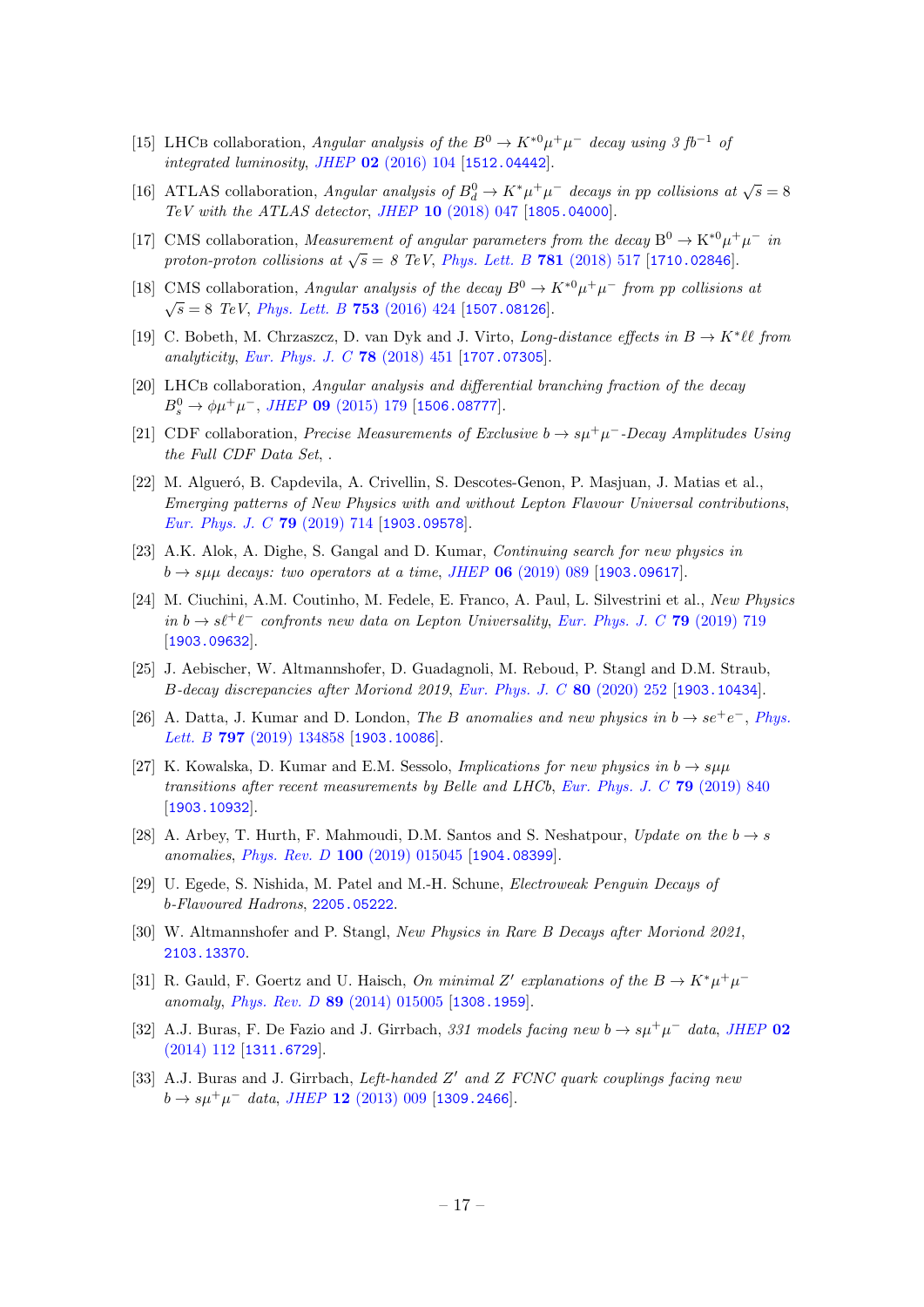- [34] A.J. Buras, F. De Fazio and J. Girrbach-Noe, Z-Z' mixing and Z-mediated FCNCs in  $SU(3)_C \times SU(3)_L \times U(1)_X$  models, JHEP 08 [\(2014\) 039](https://doi.org/10.1007/JHEP08(2014)039) [[1405.3850](https://arxiv.org/abs/1405.3850)].
- <span id="page-18-0"></span>[35] B. Allanach, F.S. Queiroz, A. Strumia and S. Sun, Z' models for the LHCb and  $g - 2$  muon anomalies, Phys. Rev. D 93 [\(2016\) 055045](https://doi.org/10.1103/PhysRevD.93.055045) [[1511.07447](https://arxiv.org/abs/1511.07447)].
- <span id="page-18-8"></span>[36] B. Allanach, B. Gripaios and J. Tooby-Smith, Anomaly cancellation with an extra gauge boson, [2006.03588](https://arxiv.org/abs/2006.03588).
- <span id="page-18-9"></span>[37] B.C. Allanach, J. Davighi and S. Melville, An Anomaly-free Atlas: charting the space of flavour-dependent gauged  $U(1)$  extensions of the Standard Model, JHEP 02 [\(2019\) 082](https://doi.org/10.1007/JHEP02(2019)082) [[1812.04602](https://arxiv.org/abs/1812.04602)].
- <span id="page-18-10"></span>[38] J. Davighi, B. Gripaios and N. Lohitsiri, Global anomalies in the Standard Model(s) and Beyond, JHEP 07 [\(2020\) 232](https://doi.org/10.1007/JHEP07(2020)232) [[1910.11277](https://arxiv.org/abs/1910.11277)].
- <span id="page-18-11"></span>[39] E. Witten, An SU(2) Anomaly, [Phys. Lett. B](https://doi.org/10.1016/0370-2693(82)90728-6) 117 (1982) 324.
- <span id="page-18-1"></span>[40] W. Altmannshofer, S. Gori, M. Pospelov and I. Yavin, *Quark flavor transitions in*  $L_u - L_{\tau}$ models, Phys. Rev. D 89 [\(2014\) 095033](https://doi.org/10.1103/PhysRevD.89.095033) [[1403.1269](https://arxiv.org/abs/1403.1269)].
- [41] A. Crivellin, G. D'Ambrosio and J. Heeck, Explaining  $h \to \mu^{\pm} \tau^{\mp}$ ,  $B \to K^* \mu^+ \mu^-$  and  $B \to K \mu^+ \mu^-/B \to K e^+ e^-$  in a two-Higgs-doublet model with gauged  $L_\mu - L_\tau$ , [Phys. Rev.](https://doi.org/10.1103/PhysRevLett.114.151801) Lett. **114** [\(2015\) 151801](https://doi.org/10.1103/PhysRevLett.114.151801) [[1501.00993](https://arxiv.org/abs/1501.00993)].
- [42] A. Crivellin, G. D'Ambrosio and J. Heeck, Addressing the LHC flavor anomalies with horizontal gauge symmetries, *Phys. Rev. D* **91** [\(2015\) 075006](https://doi.org/10.1103/PhysRevD.91.075006) [[1503.03477](https://arxiv.org/abs/1503.03477)].
- [43] A. Crivellin, L. Hofer, J. Matias, U. Nierste, S. Pokorski and J. Rosiek, Lepton-flavour violating  $B$  decays in generic  $Z'$  models, Phys. Rev.  $D$  92 [\(2015\) 054013](https://doi.org/10.1103/PhysRevD.92.054013) [[1504.07928](https://arxiv.org/abs/1504.07928)].
- [44] W. Altmannshofer and I. Yavin, Predictions for lepton flavor universality violation in rare B decays in models with gauged  $L_{\mu} - L_{\tau}$ , Phys. Rev. D **92** [\(2015\) 075022](https://doi.org/10.1103/PhysRevD.92.075022) [[1508.07009](https://arxiv.org/abs/1508.07009)].
- <span id="page-18-2"></span>[45] J. Davighi, M. Kirk and M. Nardecchia, Anomalies and accidental symmetries: charging the scalar leptoquark under  $L_{\mu} - L_{\tau}$ , JHEP 12 [\(2020\) 111](https://doi.org/10.1007/JHEP12(2020)111) [[2007.15016](https://arxiv.org/abs/2007.15016)].
- <span id="page-18-3"></span>[46] R. Alonso, P. Cox, C. Han and T. Yanagida, Flavoured  $B - L$  local symmetry and anomalous rare B decays, [Phys. Lett. B](https://doi.org/10.1016/j.physletb.2017.10.027) **774** (2017) 643 [[1705.03858](https://arxiv.org/abs/1705.03858)].
- [47] C. Bonilla, T. Modak, R. Srivastava and J.W.F. Valle,  $U(1)_{B_3-3L_\mu}$  gauge symmetry as a simple description of  $b \rightarrow s$  anomalies, Phys. Rev. D 98 [\(2018\) 095002](https://doi.org/10.1103/PhysRevD.98.095002) [[1705.00915](https://arxiv.org/abs/1705.00915)].
- <span id="page-18-4"></span>[48] B. Allanach,  $U(1)_{B_3-L_2}$  Explanation of the Neutral Current B−Anomalies, [2009.02197](https://arxiv.org/abs/2009.02197).
- <span id="page-18-5"></span>[49] B. Allanach and J. Davighi, Third family hypercharge model for  $R_{K^{(*)}}$  and aspects of the fermion mass problem, JHEP 12 [\(2018\) 075](https://doi.org/10.1007/JHEP12(2018)075) [[1809.01158](https://arxiv.org/abs/1809.01158)].
- [50] J. Davighi, Connecting neutral current B anomalies with the heaviness of the third family, in 54th Rencontres de Moriond on QCD and High Energy Interactions, ARISF, 5, 2019 [[1905.06073](https://arxiv.org/abs/1905.06073)].
- <span id="page-18-6"></span>[51] B. Allanach and J. Davighi, Naturalising the third family hypercharge model for neutral current B-anomalies, [Eur. Phys. J. C](https://doi.org/10.1140/epjc/s10052-019-7414-z) 79 (2019) 908 [[1905.10327](https://arxiv.org/abs/1905.10327)].
- <span id="page-18-7"></span>[52] D. Aristizabal Sierra, F. Staub and A. Vicente, *Shedding light on the b*  $\rightarrow s$  *anomalies with a* dark sector, Phys. Rev. D  $92$  [\(2015\) 015001](https://doi.org/10.1103/PhysRevD.92.015001) [[1503.06077](https://arxiv.org/abs/1503.06077)].
- [53] A. Celis, J. Fuentes-Martin, M. Jung and H. Serodio, Family nonuniversal Z' models with protected flavor-changing interactions, Phys. Rev. D **92** [\(2015\) 015007](https://doi.org/10.1103/PhysRevD.92.015007) [[1505.03079](https://arxiv.org/abs/1505.03079)].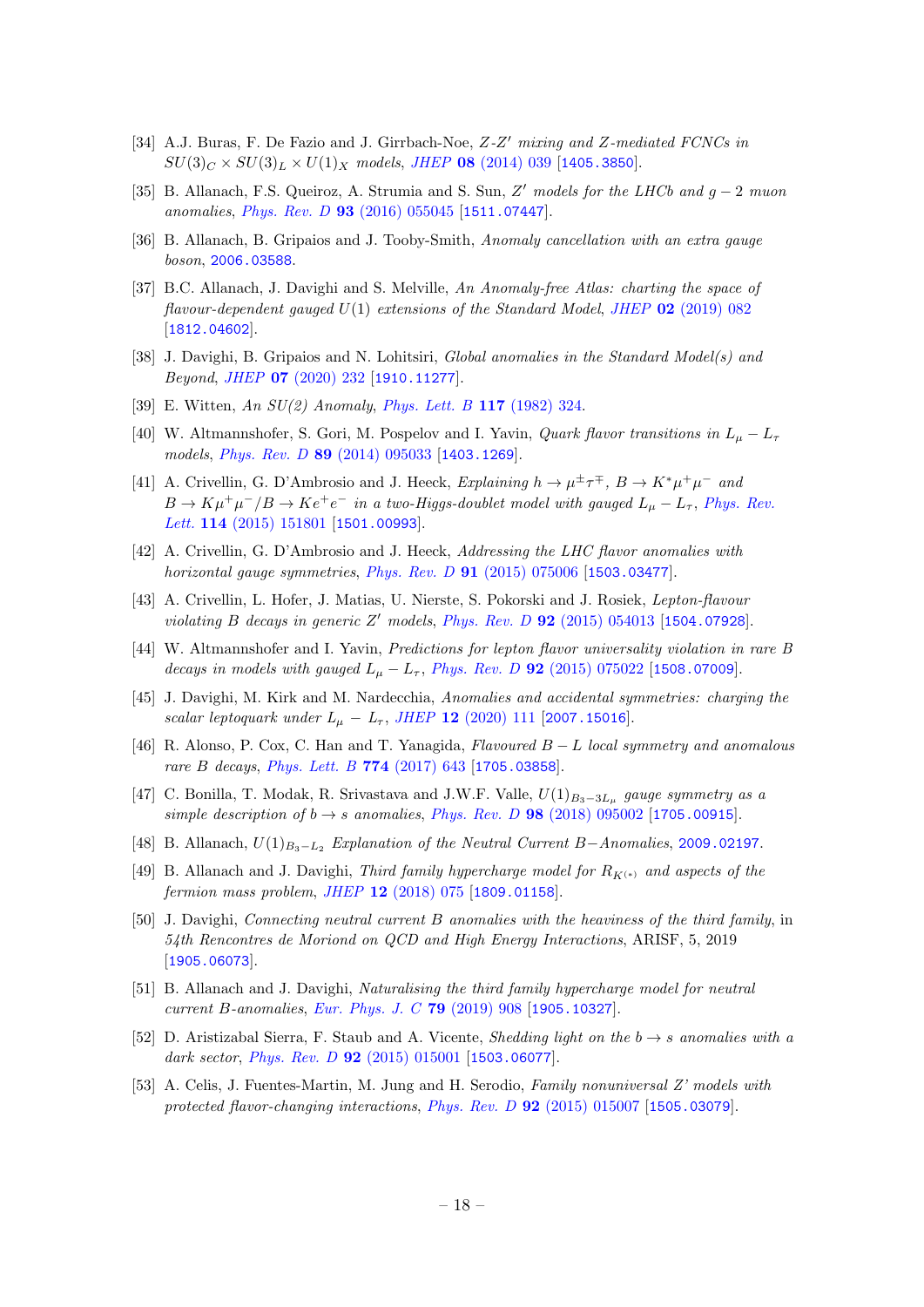- [54] A. Greljo, G. Isidori and D. Marzocca, On the breaking of Lepton Flavor Universality in B decays, JHEP **07** [\(2015\) 142](https://doi.org/10.1007/JHEP07(2015)142) [[1506.01705](https://arxiv.org/abs/1506.01705)].
- [55] A. Falkowski, M. Nardecchia and R. Ziegler, Lepton Flavor Non-Universality in B-meson Decays from a U(2) Flavor Model, JHEP 11 [\(2015\) 173](https://doi.org/10.1007/JHEP11(2015)173) [[1509.01249](https://arxiv.org/abs/1509.01249)].
- [56] C.-W. Chiang, X.-G. He and G. Valencia.
- [57] S.M. Boucenna, A. Celis, J. Fuentes-Martin, A. Vicente and J. Virto, Non-abelian gauge extensions for B-decay anomalies, [Phys. Lett. B](https://doi.org/10.1016/j.physletb.2016.06.067) 760 (2016) 214 [[1604.03088](https://arxiv.org/abs/1604.03088)].
- [58] S.M. Boucenna, A. Celis, J. Fuentes-Martin, A. Vicente and J. Virto, Phenomenology of an  $SU(2) \times SU(2) \times U(1)$  model with lepton-flavour non-universality, JHEP 12 [\(2016\) 059](https://doi.org/10.1007/JHEP12(2016)059) [[1608.01349](https://arxiv.org/abs/1608.01349)].
- [59] P. Ko, Y. Omura, Y. Shigekami and C. Yu, LHCb anomaly and B physics in flavored Z' models with flavored Higgs doublets, Phys. Rev.  $D$  **95** [\(2017\) 115040](https://doi.org/10.1103/PhysRevD.95.115040) [[1702.08666](https://arxiv.org/abs/1702.08666)].
- [60] R. Alonso, P. Cox, C. Han and T.T. Yanagida, Anomaly-free local horizontal symmetry and anomaly-full rare B-decays, Phys. Rev. D 96 [\(2017\) 071701](https://doi.org/10.1103/PhysRevD.96.071701) [[1704.08158](https://arxiv.org/abs/1704.08158)].
- [61] Y. Tang and Y.-L. Wu, Flavor non-universal gauge interactions and anomalies in B-meson decays, [Chin. Phys. C](https://doi.org/10.1088/1674-1137/42/3/033104) 42 (2018) 033104 [[1705.05643](https://arxiv.org/abs/1705.05643)].
- [62] D. Bhatia, S. Chakraborty and A. Dighe, *Neutrino mixing and R<sub>K</sub>* anomaly in  $U(1)_X$ models: a bottom-up approach, JHEP 03 [\(2017\) 117](https://doi.org/10.1007/JHEP03(2017)117) [[1701.05825](https://arxiv.org/abs/1701.05825)].
- [63] K. Fuyuto, H.-L. Li and J.-H. Yu, Implications of hidden gauged U(1) model for B anomalies, Phys. Rev. D 97 [\(2018\) 115003](https://doi.org/10.1103/PhysRevD.97.115003) [[1712.06736](https://arxiv.org/abs/1712.06736)].
- [64] L. Bian, H.M. Lee and C.B. Park, *B*-meson anomalies and Higgs physics in flavored  $U(1)$ <sup>'</sup> model, [Eur. Phys. J. C](https://doi.org/10.1140/epjc/s10052-018-5777-1) **78** (2018) 306 [[1711.08930](https://arxiv.org/abs/1711.08930)].
- [65] S.F. King,  $R_{K(*)}$  and the origin of Yukawa couplings, JHEP 09 [\(2018\) 069](https://doi.org/10.1007/JHEP09(2018)069) [[1806.06780](https://arxiv.org/abs/1806.06780)].
- [66] G.H. Duan, X. Fan, M. Frank, C. Han and J.M. Yang,  $A$  minimal  $U(1)^\prime$  extension of MSSM in light of the B decay anomaly, [Phys. Lett. B](https://doi.org/10.1016/j.physletb.2018.12.005)  $789$  (2019) 54 [[1808.04116](https://arxiv.org/abs/1808.04116)].
- [67] Z. Kang and Y. Shigekami,  $(g-2)_{\mu}$  versus flavor changing neutral current induced by the light  $(B - L)_{\mu\tau}$  boson, JHEP 11 [\(2019\) 049](https://doi.org/10.1007/JHEP11(2019)049) [[1905.11018](https://arxiv.org/abs/1905.11018)].
- [68] L. Calibbi, A. Crivellin, F. Kirk, C.A. Manzari and L. Vernazza, Z' models with less-minimal flavour violation, Phys. Rev. D 101 [\(2020\) 095003](https://doi.org/10.1103/PhysRevD.101.095003) [[1910.00014](https://arxiv.org/abs/1910.00014)].
- [69] W. Altmannshofer, J. Davighi and M. Nardecchia, Gauging the accidental symmetries of the standard model, and implications for the flavor anomalies, Phys. Rev. D 101 [\(2020\) 015004](https://doi.org/10.1103/PhysRevD.101.015004) [[1909.02021](https://arxiv.org/abs/1909.02021)].
- [70] B. Capdevila, A. Crivellin, C.A. Manzari and M. Montull, Explaining  $b \to s\ell^+\ell^-$  and the Cabibbo angle anomaly with a vector triplet, Phys. Rev. D 103 [\(2021\) 015032](https://doi.org/10.1103/PhysRevD.103.015032) [[2005.13542](https://arxiv.org/abs/2005.13542)].
- <span id="page-19-0"></span>[71] J. Davighi, Anomalous Z' bosons for anomalous B decays, JHEP 08 [\(2021\) 101](https://doi.org/10.1007/JHEP08(2021)101) [[2105.06918](https://arxiv.org/abs/2105.06918)].
- <span id="page-19-1"></span>[72] J. Davighi, Topological effects in particle physics phenomenology, 2020. 10.17863/CAM.47560.
- <span id="page-19-2"></span>[73] Particle Data Group collaboration, Review of Particle Physics, PTEP 2020 [\(2020\)](https://doi.org/10.1093/ptep/ptaa104) [083C01.](https://doi.org/10.1093/ptep/ptaa104)
- <span id="page-19-3"></span>[74] B. Grzadkowski, M. Iskrzynski, M. Misiak and J. Rosiek, Dimension-Six Terms in the